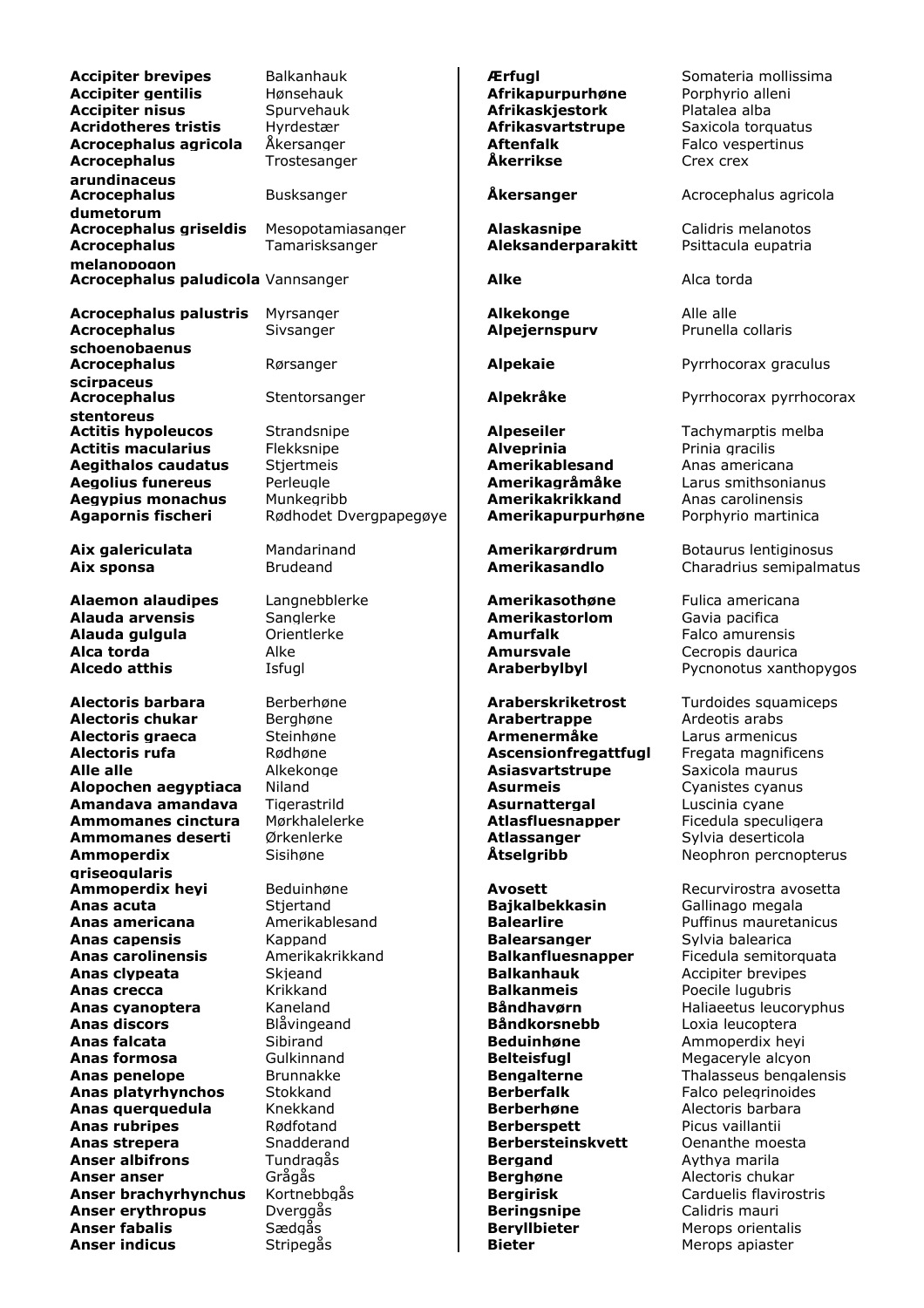**Anthus campestris** Markpiplerke **Blåfink Blåfink** Fringilla teydea **Anthus godlewskii** Mongolpiplerke **Blåkinnbieter** Merops persicus **Anthus gustavi** Tundrapiplerke **Blåmeis** Cyanistes caeruleus **Anthus hodgsoni** Sibirpiplerke **Blåråke Blåråke** Coracias garrulus **Anthus petrosus** Skjærpiplerke **Blåskjære** Cyanopica cyanus **Anthus pratensis** Heipiplerke **Register Heipiplerke Blåstjert** Tarsiger cyanurus **Anthus richardi** Tartarpiplerke **Blåstrupe** Luscinia svecica **Anthus rubescens** Myrpiplerke **Blåtrost Blåtrost** Monticola solitarius **Anthus similis** Langnebbpiplerke **Blåvingeand** Anas discors **Anthus spinoletta** Vannpiplerke **Blekbrynsanger** Phylloscopus humei **Anthus trivialis Trepiplerke Bleksanger** Iduna pallida<br> **Apus affinis Småseiler Bleksteinspurv** Carpospiza b

**Apus apus** Tårnseiler **Bobolink** Dolichonyx oryzivorus **Apus caffer Bøffeland** Bucephala albeola **Apus pacificus** Gaffelseiler **Bokfink** Fringilla coelebs **Apus pallidus Gråseiler Bøksanger** Phylloscopus sibilatrix **Apus unicolor Kanariseiler Boltit Boltich Charadrius morinellus Aquila adalberti** Iberiaørn **Bonapartesnipe** Calidris fuscicollis **Aquila chrysaetos** Kongeørn **Brakksvale** Glareola pratincola **Aquila clanga** Storskrikørn **Brilleærfugl** Somateria fischeri **Aquila fasciata** Haukørn **Brilleand** Melanitta perspicillata **Aquila heliaca** Keiserørn **Brillevipe** Vanellus indicus **Aquila nipalensis** Steppeørn **Bronseibis** Plegadis falcinellus **Aquila pomarina** Småskrikørn **Brudeand** Aix sponsa **Aquila rapax** Savanneørn **Brunbuksandhøne** Pterocles exustus **Aquila verreauxii** Klippeørn **Brunfiskeugle** Ketupa zeylonensis **Aratinga acuticaudata** Blåhodeparakitt **Brunfluesnapper** Muscicapa dauurica **Ardea alba** Egretthegre **Brunhodespurv** Emberiza bruniceps **Ardea goliath** Goliathegre **Brunnakke** Anas penelope **Ardea purpurea** Purpurhegre **Brunnakkeravn** Corvus ruficollis **Ardeola ralloides** Topphegre **Brunsanger** Phylloscopus fuscatus **Ardeotis arabs** Arabertrappe **Brunstrupesandsvale** Riparia paludicola **Arenaria interpres** Steinvender **Bruntrost Bruntrost** Turdus eunomus **Asio capensis** Gressugle **Bruntrost** Turdus naumanni **Asio flammeus Brunvarsler Brunvarsler** Lanius cristatus **Asio otus** Hornugle **Brushane** Philomachus pugnax

**Aythya affinis Purpurhodeand Buskskvett** Saxicola rubetra **Aythya americana** Kobberhodeand **Cettisanger** Cettia cetti

**Aythya ferina** Taffeland **Cistussanger** Cisticola juncidis **Aythya marila** Bergand **Damsnipe** Tringa stagnatilis

**Bartramia longicauda** Præriesnipe **Dobbeltbekkasin** Gallinago media **Bombycilla cedrorum** Einersidensvans **Dompap** Pyrrhula pyrrhula **Bombycilla garrulus** Sidensvans **Duetrost Duetrost** Turdus viscivorus **Botaurus lentiginosus** Amerikarørdrum **| Duskhegre Egretta (casmerodius)** 

**Branta bernicla** Ringgås **Dvergfalk** Falco columbarius **Branta canadensis** Kanadagås **Dvergflamingo** Phoeniconaias minor **Branta hutchinsii** Polargås **Dvergfluesnapper** Ficedula parva **Branta leucopsis** Hvitkinngås **Dverggås** Anser erythropus **Branta ruficollis** Rødhalsgås **Dverghornugle** Otus scops

**Bubo bubo** Hubro **Dverglo** Charadrius dubius **Bubo scandiacus** Snøugle **Dvergmåke** Hydrocoloeus minutus **Bubulcus ibis Constitution Constitution Constitution Constitution Proportional Proportion Constitution Proportion Proportion Constitution Proportion Constitution Proportion Constitution Proportion Constitution Proportio Bucanetes githagineus** Trompeterfink **Dvergrikse Porzana pusilla Bucanetes mongolicus** Steinfink **Dvergrørdrum** Ixobrychus minutus

**Brunkinnskogtrost** Catharus ustulatus

**Anthus berthelotii** Kanaripiplerke **Bjørkefink Birkefing Bringilla montifringilla**<br> **Anthus campestris** Markpiplerke **Blåfink Blåfink** Fringilla teydea **Anthus cervinus** Lappiplerke **Blåhodeparakitt** Aratinga acuticaudata **Apus affinis** Småseiler **Bleksteinspurv** Carpospiza brachydactyla

**Athene noctua** Kirkeugle **Busksanger** Acrocephalus dumetorum

**Aythya collaris** Ringand **Chileflamingo** Phoenicopterus chilensis

**Aythya fuligula** Toppand **Daddelfugl** Hypocolius ampelinus **Aythya nyroca** Hvitøyeand **Diademrødstjert** Phoenicurus moussieri **Aythya valisineria** Kanvasand **Diamantfasan** Chrysolophus amherstiae

intermedia **Botaurus stellaris** Rørdrum **Dvergdykker** Tachybaptus ruficollis **Bubo ascalaphus** Ørkenhubro **Dverglerke** Calandrella brachydactyla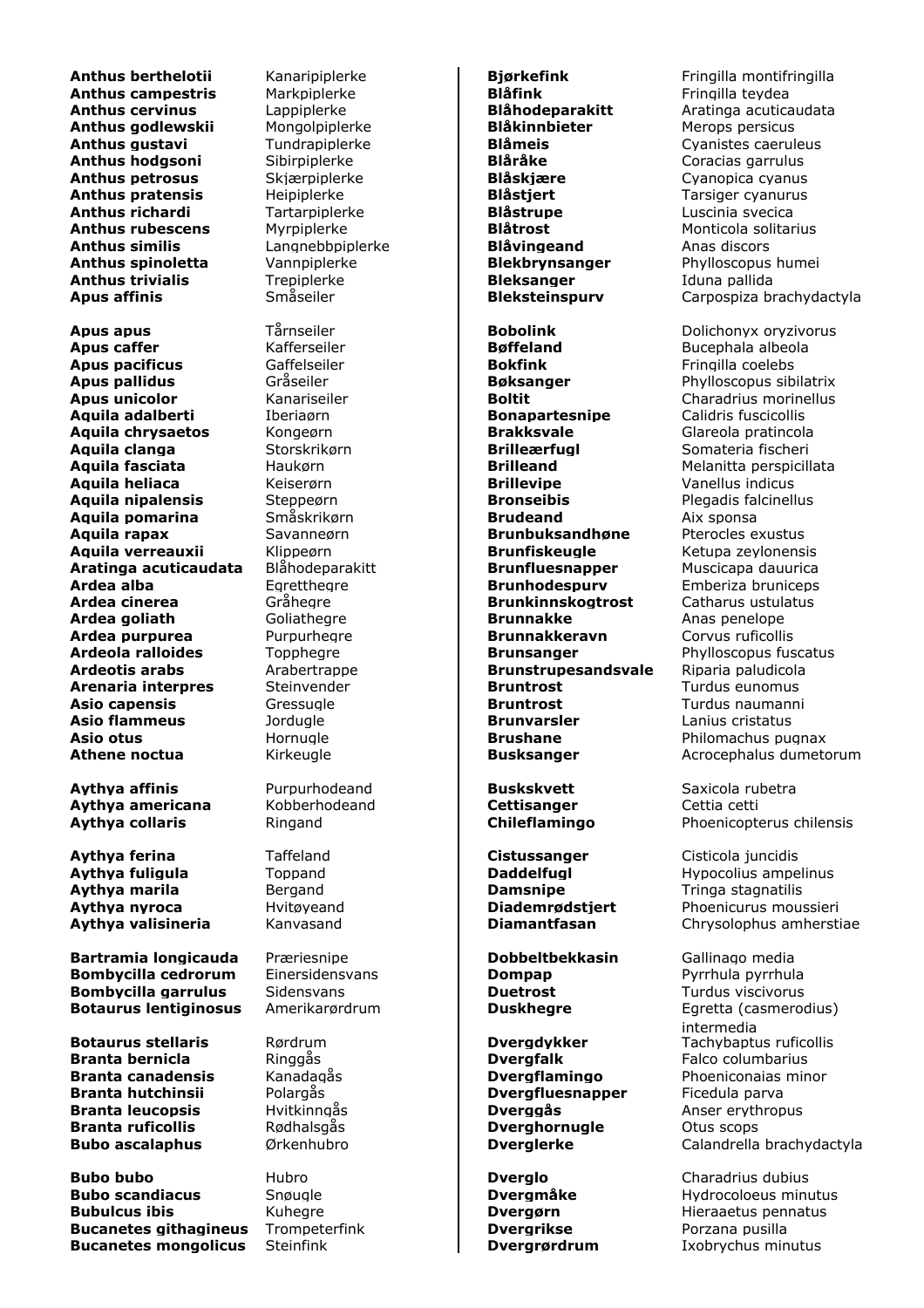**Bucephala albeola** Bøffeland **Dvergskarv** Microcarbo pygmeus **Bucephala clangula** Kvinand **Dvergsnipe** Calidris minuta **Bucephala islandica** Islandsand **Dvergspett** Dendrocopos minor **Bulweria bulwerii** Spisshalepetrell **Dvergspove** Numenius minutus **Numenius** minutus **Burhinus oedicnemus** Triel **Dvergspurv** Emberiza pusilla **Burhinus senegalensis** Flodtriel **Dvergsvane** Cygnus columbianus **Buteo buteo** Musvåk **Dvergterne** Sternula albifrons **Buteo buteo vulpinus Dvergtrappe** Tetrax tetrax **Buteo buteo vulpinus Buteo lagopus** Fiellvåk **Egretthegre** Ardea alba **Buteo rufinus** *Mericial Critical <b>Eikesanger* Phylloscopus bonelli **Butorides striata Eineriernspurv** Prunella ocularis **Butorides striata** Krabbehegre **Einerjernspurv** Prunella ocularis **Butorides virescens** Grønnrygghegre **Einersidensvans** Bombycilla cedrorum **Calandrella brachydactyla Calandrella rufescens** Flekkdverglerke **Elvesanger** Locustella fluviatilis **Calcarius lapponicus** Lappspurv **Enghauk** Enghauk Circus pygargus **Calidris acuminata** Spisshalesnipe **Enkeltbekkasin** Gallinago gallinago **Calidris alba** Sandløper **Eremittskogtrost** Catharus guttatus **Calidris alpina Myrsnipe <b>Exercitive Exercitive Exercitive Exercitive Exercise EXERC Calidris bairdii** Gulbrystsnipe **Eskimogås** Chen rossii **Calidris canutus** Polarsnipe **Fasan** Phasianus colchicus **Calidris ferruginea** Tundrasnipe **Fiskemåke** Larus canus<br> **Calidris fuscicollis** Bonapartesnipe **Fiskeørn** Pandion haliaetus **Calidris fuscicollis** Bonapartesnipe **Fiskeørn Calidris himantopus** Styltesnipe **Fiæreplytt** Calidris maritima **Calidris maritima** Fjæreplytt **Fjellerke Fremophila alpestris Calidris mauri** Beringsnipe **Fjelljo Fielly Fielly** Stercorarius longicaudus **Calidris minuta** Dvergsnipe **Fjellmyrløper** Limicola falcinellus **Calidris minutilla** Pygmésnipe **Fiellrosenfink** Carpodacus rubicilla **Calidris pusilla** Sandsnipe **Fjellrype** Lagopus muta

**Calidris ruficollis** Rødstrupesnipe **Fjellspurv** Montifringilla nivalis **Calidris subminuta** Langtåsnipe **Fiellvåk** Buteo lagopus **Calidris temminckii** Temmincksnipe **Flaggspett** Dendrocopos major **Calidris tenuirostris** Sibirsnipe **Flamingo** Phoenicopterus roseus **Callipepla californica** Kaliforniavaktel **Flekkdverglerke** Calandrella rufescens **Calonectris d. diomedea Flekksnipe Actitis macularius Calonectris d. diomedea** 

**Calonectris diomedea** Gulnebblire **Flodtriel Flodtriel** Burhinus senegalensis **Caprimulgus aegyptius** Ørkennattravn **Fossekall Fossekall** Cinclus cinclus

**Caprimulgus europaeus** Nattravn **Franklinmåke** Leucophaeus pipixcan

**Caprimulgus nubicus** Nubianattravn **Fregattstormsvale** Pelagodroma marina **Caprimulgus ruficollis** Rødhalsnattravn **Fuglekonge** Regulus regulus Regulus Regulus Regulus Regulus Regulus Regulus Regulus Regulus Regulus Regulus Regulus Regulus Regulus Regulus Regulus Regulus Regulus Regulus Regulus **Carduelis cannabina** Tornirisk **Fuglekongesanger** Phylloscopus proregulus

**Carduelis carduelis** Stillits **Furukorsnebb** Loxia pytyopsittacus **Carduelis chloris Grønnfink Furusanger** Phylloscopus orientalis **Carduelis citrinella** Sitronirisk **Gaffelseiler** Apus pacificus **Carduelis corsicana** Korsikairisk **Gåsegribb** Gyps fulvus **Carduelis flammea** Gråsisik **Gjerdesmett** Troglodytes troglodytes **Carduelis flavirostris** Bergirisk **Giøglerørn** Terathopius ecaudatus **Carduelis hornemanni** Polarsisik **Giøk Gjøk** Cuculus canorus **Carduelis spinus** Grønnsisik **Glente Glente** Milvus milvus **Carpodacus erythrinus** Rosenfink **Gluttsnipe Gluttsnipe** Tringa nebularia **Carpodacus rubicilla** Fjellrosenfink **Goliathegre** Ardea goliath **Carpodacus synoicus** Ørkenrosenfink **Gråfluesnapper** Muscicapa striata **Carpospiza brachydactyla Catharus fuscescens** Viriskogtrost **Gråhegre** Ardea cinerea **Catharus guttatus** Eremittskogtrost **Gråhodemåke** Chroicocephalus

**Catharus ustulatus** Brunkinnskogtrost **Gråkinnskogtrost** Catharus minimus **Cecropis daurica** Amursvale **Grålire Grålire Grålite** Puffinus griseus **Centropus senegalensis** Senegalsporegjøk **Gråmåke** Larus argentatus

Dverglerke **Eleonorafalk** Falco eleonorae

Bleksteinspurv **Grågås** Anser anser

**Calidris melanotos** Alaskasnipe **Fjellkalanderlerke** Melanocorypha bimaculata

cirrocephalus **Catharus minimus** Gråkinnskogtrost **Gråhodespurv** Emberiza spodocephala

**Cepphus grylle** Teist **Granmeis** Poecile montanus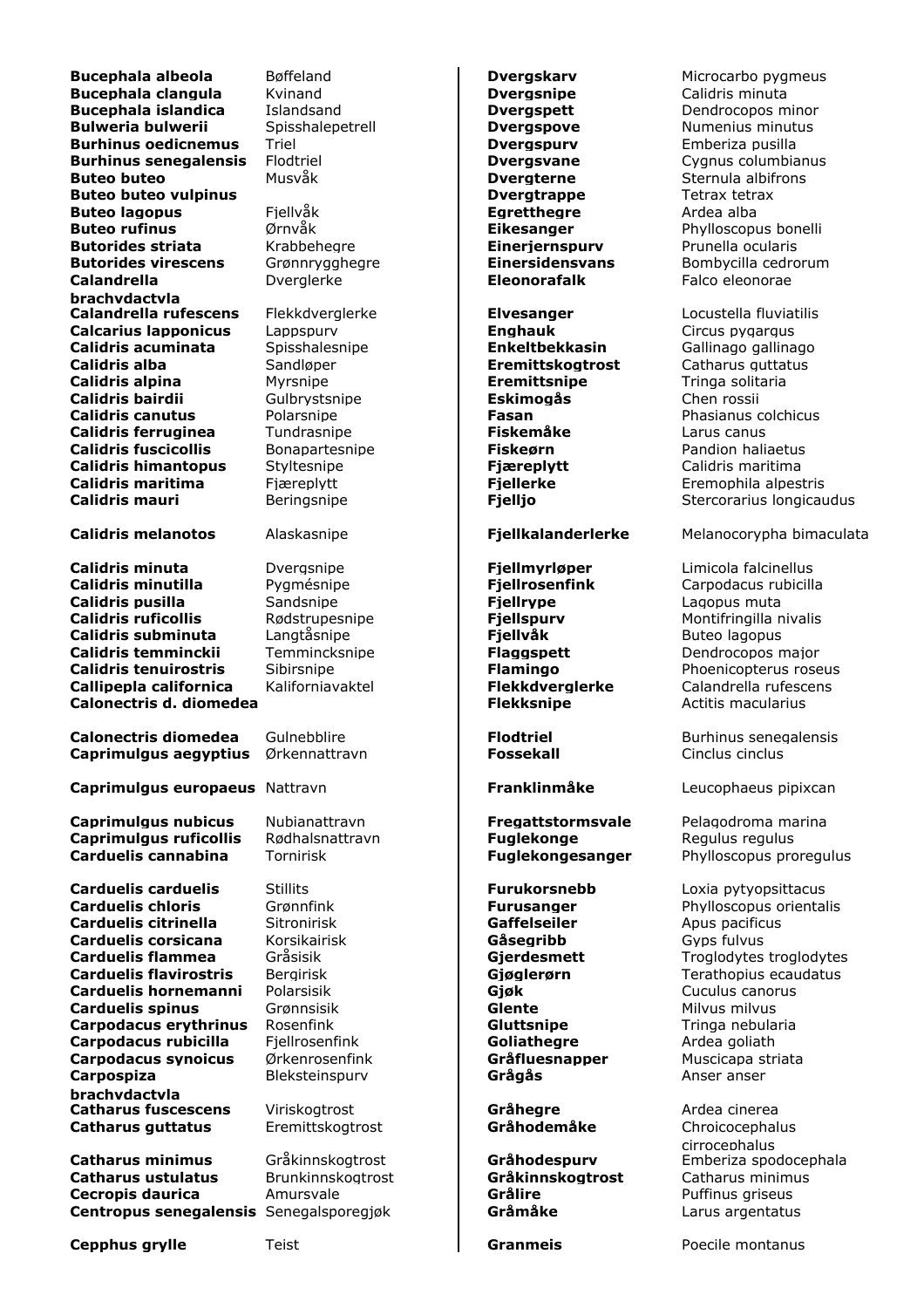**Cercotrichas podobe** Svartkrattskvett **Gransanger** Phylloscopus collybita **Certhia brachydactyla** Kortklotrekryper **Gråsanger** Grønslanger Hippolais languida **Certhia familiaris** Trekryper **Gråseiler** Green Apus pallidus **Ceryle rudis** Terneisfugl **Gråsisik** Carduelis flammea **Cettia cetti** Cettisanger **Gråspett** Picus canus **Chaetura pelagica** Skorsteinsseiler **Gråspurv Gråspurv** Passer domesticus **Charadrius alexandrinus Charadrius asiaticus** Rødbrystlo **Gråstrupetrost** Turdus obscurus **Charadrius dubius** Dverglo **Gråtrost** Green Turdus pilaris **Charadrius hiaticula** Sandlo **Gravand** Tadorna tadorna **Charadrius leschenaultii** Ørkenlo **Gresshoppesanger** Locustella naevia

**Charadrius mongolus** Mongollo **Gressugle** Asio capensis **Charadrius morinellus** Boltit **Grønlandsmåke** Larus glaucoides **Charadrius pecuarius** Kittlitzlo **Grønnfink** Carduelis chloris **Charadrius semipalmatus Charadrius vociferus** Tobeltelo **Grønnsisik** Grønnsisik Carduelis spinus **Chen caerulescens** Snøgås **Grønnspett** Picus viridis **Chen canagica** Keisergås **Grønnstilk** Tringa glareola **Chen rossii** Eskimogås **Gulbeinmåke** Larus michahellis **Chersophilus duponti** Nattlerke **Gulbeinsnipe** Tringa flavipes **Chlamydotis macqueenii Chlamydotis undulata** Kragetrappe **Gulbrynsanger** Phylloscopus inornatus **Chlidonias hybrida** Hvitkinnsvartterne **Gulbrynspurv** Emberiza chrysophrys **Chlidonias leucopterus** Hvitvingesvartterne **Gulbrystsnipe** Calidris bairdii **Chlidonias niger** Svartterne **Gulerle Gulerle** Motacilla flava **Chordeiles minor** Mordnatthauk **Gulirisk Gulirisk** Serinus serinus **Chroicocephalus cirrocephalus Chroicocephalus genei** Smalnebbmåke **Gulkronebisp** Euplectes afer **Chroicocephalus philadelphia Chroicocephalus ridibundus Chrysolophus amherstiae Chrysolophus pictus** Gullfasan **Gulltang Gulnebblom** Gavia adamsii **Ciconia ciconia** Stork **Gulnebbstork** Mycteria ibis **Ciconia nigra Gulsanger Gulsanger Hippolais icterina Cinclus cinclus** Fossekall **Gulspurv Emberiza citrinella Cinnyris osea** Palestinasolfugl **Gulstrupesteinspurv** Gymnoris xanthocollis **Circaetus gallicus** Slangeørn **Hærfugl** Hærfugl Upupa epops **Circus aeruginosus** Sivhauk **Hagebylbyl Hagebylbyl** Pycnonotus barbatus **Circus cyaneus** Myrhauk **Hagesanger** Sylvia borin **Circus macrourus** Steppehauk **Halsbåndfluesnapper** Ficedula albicollis **Circus pygargus** Enghauk **Halsbåndfrankolin** Francolinus francolinus **Cisticola juncidis** Cistussanger **Halsbåndparakitt** Psittacula krameri **Clamator glandarius** Skjæregjøk **Harlekinand** Histrionicus histrionicus Histrionicus histrionicus **Clangula hyemalis** Havelle **Haukørn** Aquila fasciata **Coccothraustes coccothraustes Coccyzus americanus** Gulnebbgjøk **Haukugle Haukugle** Surnia ulula **Coccyzus erythropthalmus Colinus virginianus** Nordkrattvaktel **Havhest** Havus Fulmarus glacialis **Coloeus dauuricus** Mongolkaie **Havlire Havlire** Puffinus puffinus **Columba bollii** Kanaridue **Havørn** Haliaeetus albicilla **Columba junoniae** Laurbærdue **Havsule** Havsule Morus bassanus **Columba livia** Klippedue (Domestisert:

**Columba livia (var. domestica) Columba oenas Skogdue Brand Heipiplerke** Anthus pratensis **Columba trocaz** Madeiradue **Hekkspurv** Emberiza cirlus

Gråhodemåke **Gulkinnand** Anas formosa

Bydue)

Kjernebiter **Hauksanger** Sylvia nisoria

Hvitbrystlo **Gråstrupedykker** Podiceps grisegena

Amerikasandlo **Grønnrygghegre** Butorides virescens

Steppetrappe **Gulbrynkjernebiter** Hesperiphona vespertina

Kanadahettemåke **Gullfasan** Chrysolophus pictus

Hettemåke **Gulnebbgjøk** Coccyzus americanus

Diamantfasan **Gulnebblire** Calonectris diomedea

Svartnebbgjøk **Havelle** Clangula hyemalis

**Havsvale Hydrobates pelagicus** 

**Heilo** Pluvialis apricaria

**Columba palumbus** Ringdue **Hekkskvett** Erythropygia galactotes **Coracias garrulus** Blåråke **Helligibis** Helligibis Threskiornis aethiopicus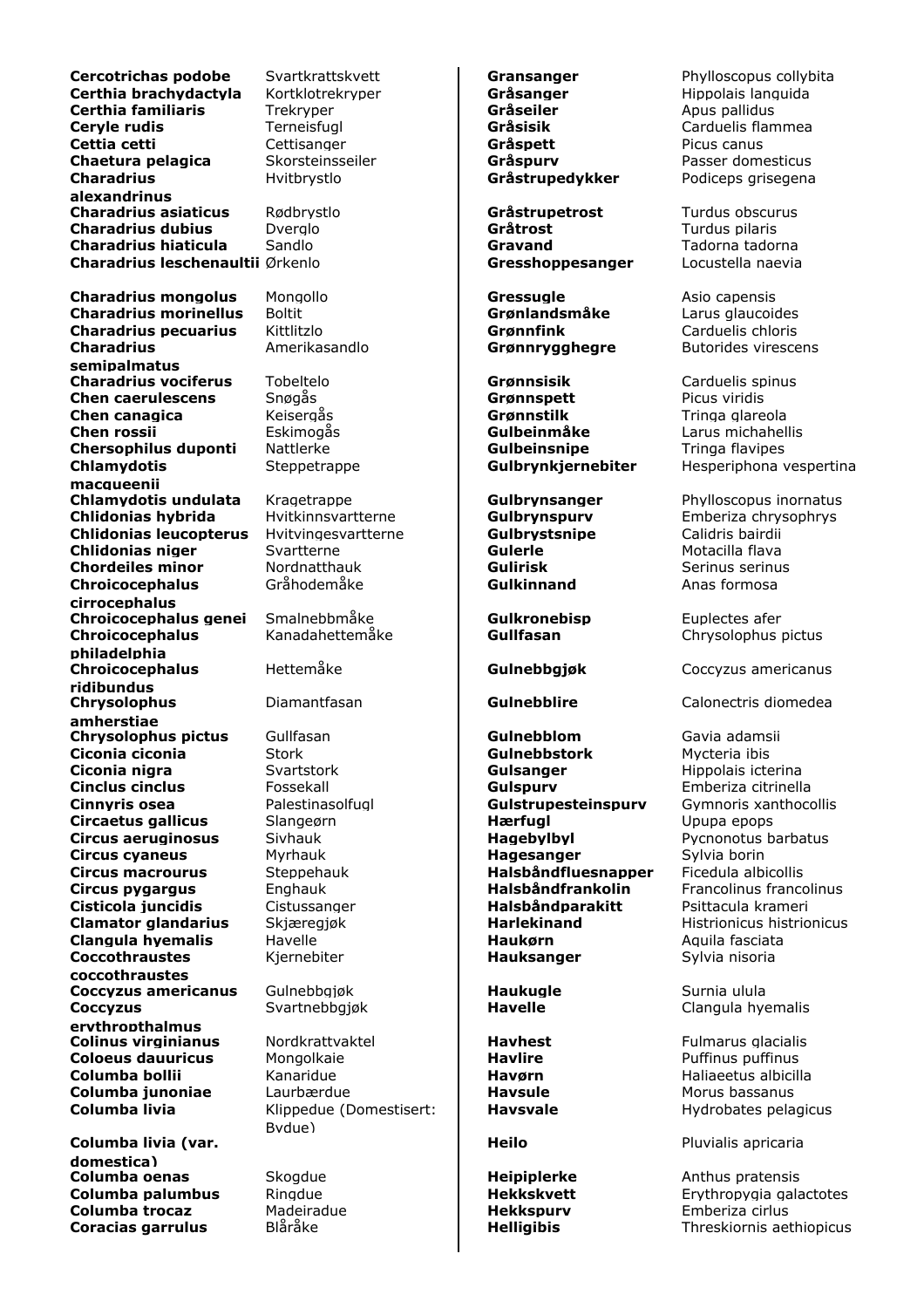| Corvus corax                         | Ravn                           | <b>Hettemåke</b>            | Chroicocephalus                      |
|--------------------------------------|--------------------------------|-----------------------------|--------------------------------------|
|                                      |                                |                             | ridibundus                           |
| <b>Corvus cornix</b>                 | Kråke                          | Hinduterne                  | Thalasseus bergii                    |
| <b>Corvus corone</b>                 | Svartkråke                     | <b>Hjelmfiskand</b>         | Lophodytes cucullatus                |
| <b>Corvus frugilegus</b>             | Kornkråke                      | Hjelmperlehøne              | Numida meleagris                     |
| Corvus monedula                      | Kaie                           | <b>Hønsehauk</b>            | Accipiter gentilis                   |
| Corvus rhipidurus                    | Korthaleravn                   | Horndykker                  | Podiceps auritus                     |
| <b>Corvus ruficollis</b>             | Brunnakkeravn                  | <b>Hornlerke</b>            | Eremophila bilopha                   |
| <b>Corvus splendens</b>              | Huskråke                       | Hornugle                    | Asio otus                            |
| Coturnix coturnix                    | Vaktel                         | <b>Hortulan</b>             | Emberiza hortulana                   |
| <b>Crex crex</b>                     | Åkerrikse                      | Hubro                       | Bubo bubo                            |
| <b>Cuculus canorus</b>               | Gjøk                           | Huskråke                    | Corvus splendens                     |
| <b>Cuculus optatus</b>               | Taigagjøk                      | <b>Husspurv</b>             | Emberiza sahari                      |
| <b>Cursorius cursor</b>              | Ørkenløper                     | Hvitbrynfrankolin           | Francolinus bicalcaratus             |
| <b>Cyanistes caeruleus</b>           | <b>Blåmeis</b>                 | Hvitbrystlo                 | Charadrius alexandrinus              |
|                                      |                                |                             |                                      |
| <b>Cyanistes cyanus</b>              | Asurmeis                       | <b>Hvitbuksandhøne</b>      | Pterocles alchata                    |
| <b>Cyanistes teneriffae</b>          | Kalottmeis                     | Hvithalesvømmesnipe         | Phalaropus tricolor                  |
|                                      | Blåskjære                      | <b>Hvithodeand</b>          |                                      |
| Cyanopica cyanus                     |                                |                             | Oxyura leucocephala                  |
| <b>Cygnus atratus</b>                | Svartsvane                     | Hvithodespurv               | Emberiza leucocephalos               |
| Cygnus columbianus                   | Dverasvane                     | Hvitkinngås                 | Branta leucopsis                     |
| <b>Cygnus cygnus</b>                 | Sangsvane                      | <b>Hvitkinnsvartterne</b>   | Chlidonias hybrida                   |
| <b>Cygnus olor</b>                   | Knoppsvane                     | <b>Hvitkinnterne</b>        | Sterna repressa                      |
| <b>Delichon urbicum</b>              | Taksvale                       | <b>Hvitkronespurv</b>       | Zonotrichia leucophrys               |
| <b>Dendrocopos leucotos</b>          | Hvitryggspett                  | <b>Hvitkronesteinskvett</b> | Oenanthe leucopyga                   |
| Dendrocopos major                    | Flaggspett                     | Hvitørebylbyl               | Pycnonotus leucotis                  |
| <b>Dendrocopos medius</b>            | Mellomspett                    | Hvitøyeand                  | Aythya nyroca                        |
| <b>Dendrocopos minor</b>             | Dvergspett                     | <b>Hvitpannevarsler</b>     | Lanius nubicus                       |
| <b>Dendrocopos syriacus</b>          | Syriaspett                     | <b>Hvitpelikan</b>          | Pelecanus onocrotalus                |
| Dendroica aestiva                    |                                | Hvitryggspett               | Dendrocopos leucotos                 |
| Dendroica auduboni                   | Myrteparula                    | Hvitryggsteinskvett         | Oenanthe finschii                    |
| Dendroica striata                    | Svarthetteparula               | <b>Hvitstrupenattergal</b>  | Irania gutturalis                    |
| <b>Dolichonvx orvzivorus</b>         | <b>Bobolink</b>                | Hvitstrupespurv             | Zonotrichia albicollis               |
| Dromas ardeola                       | Krabbeeter                     | Hvitvingelerke              | Melanocorypha leucoptera             |
|                                      |                                |                             |                                      |
| <b>Dryocopus martius</b>             | Svartspett                     | Hvitvingerødstjert          | Phoenicurus<br>erythrogastrus        |
| <b>Dumetella carolinensis</b>        | Kattespottefugl                | Hvitvingesvartterne         | Chlidonias leucopterus               |
|                                      |                                |                             |                                      |
| Egretta (casmerodius)<br>intermedia  | Duskhegre                      | <b>Hyrdestær</b>            | Acridotheres tristis                 |
|                                      |                                |                             |                                      |
| Egretta garzetta                     | Silkeheare                     | <b>Iberiagransanger</b>     | Phylloscopus ibericus                |
| Egretta gularis                      | Strandhegre                    | <b>Iberiaørn</b>            | Aquila adalberti                     |
| <b>Egretta thula</b>                 | Snøhegre                       | <b>Indianerbekkasin</b>     | Gallinago delicata                   |
| <b>Elanus caeruleus</b>              | Svartvingeglente               | Indiasølvnebb               | Euodice malabarica                   |
| Emberiza aureola                     | Sibirspurv                     | Indigospurv                 | Passerina cvanea                     |
| <b>Emberiza bruniceps</b>            |                                | Isabellasteinskvett         |                                      |
| Emberiza buchanani                   | Brunhodespurv<br>Rødbrystspurv | <b>Isfual</b>               | Oenanthe isabellina<br>Alcedo atthis |
|                                      |                                |                             |                                      |
| Emberiza caesia                      | Rustspurv                      | <b>Islandsand</b>           | Bucephala islandica                  |
| Emberiza calandra                    | Kornspurv                      | <b>Islom</b>                | Gavia immer                          |
| <b>Emberiza chrysophrys</b>          | Gulbrynspurv                   | Ismåke                      | Pagophila eburnea                    |
| Emberiza cia                         | Klippespurv                    | <b>Jaktfalk</b>             | Falco rusticolus                     |
| Emberiza cineracea                   | Tyrkerspurv                    | <b>Japanstormsvale</b>      | Oceanodroma monorhis                 |
| <b>Emberiza cirlus</b>               | Hekkspurv                      | <b>Jernspurv</b>            | Prunella modularis                   |
| Emberiza citrinella                  | Gulspurv                       | <b>Jerpe</b>                | Tetrastes bonasia                    |
| Emberiza hortulana                   | Hortulan                       | <b>Jomfrutrane</b>          | Grus virgo                           |
| Emberiza leucocephalos Hvithodespurv |                                | <b>Jordugle</b>             | Asio flammeus                        |
|                                      |                                |                             |                                      |
| <b>Emberiza</b>                      | Svarthodespurv                 | <b>Kabylspettmeis</b>       | Sitta ledanti                        |
| melanocephala                        |                                |                             |                                      |
| Emberiza pallasi                     | Krattspurv                     | <b>Kafferseiler</b>         | Apus caffer                          |
| Emberiza pusilla                     | Dvergspurv                     | Kaie                        | Corvus monedula                      |
| Emberiza rustica                     | Vierspurv                      | <b>Kalanderlerke</b>        | Melanocorypha calandra               |
| Emberiza rutila                      | Kastanjespurv                  | Kaliforniavaktel            | Callipepla californica               |
| Emberiza sahari                      | Husspurv                       | <b>Kalottmeis</b>           | Cyanistes teneriffae                 |
| <b>Emberiza schoeniclus</b>          | Sivspurv                       | Kanadagås                   | Branta canadensis                    |
| Emberiza spodocephala Gråhodespurv   |                                | Kanadahettemåke             | Chroicocephalus                      |
|                                      |                                |                             |                                      |

philadelphia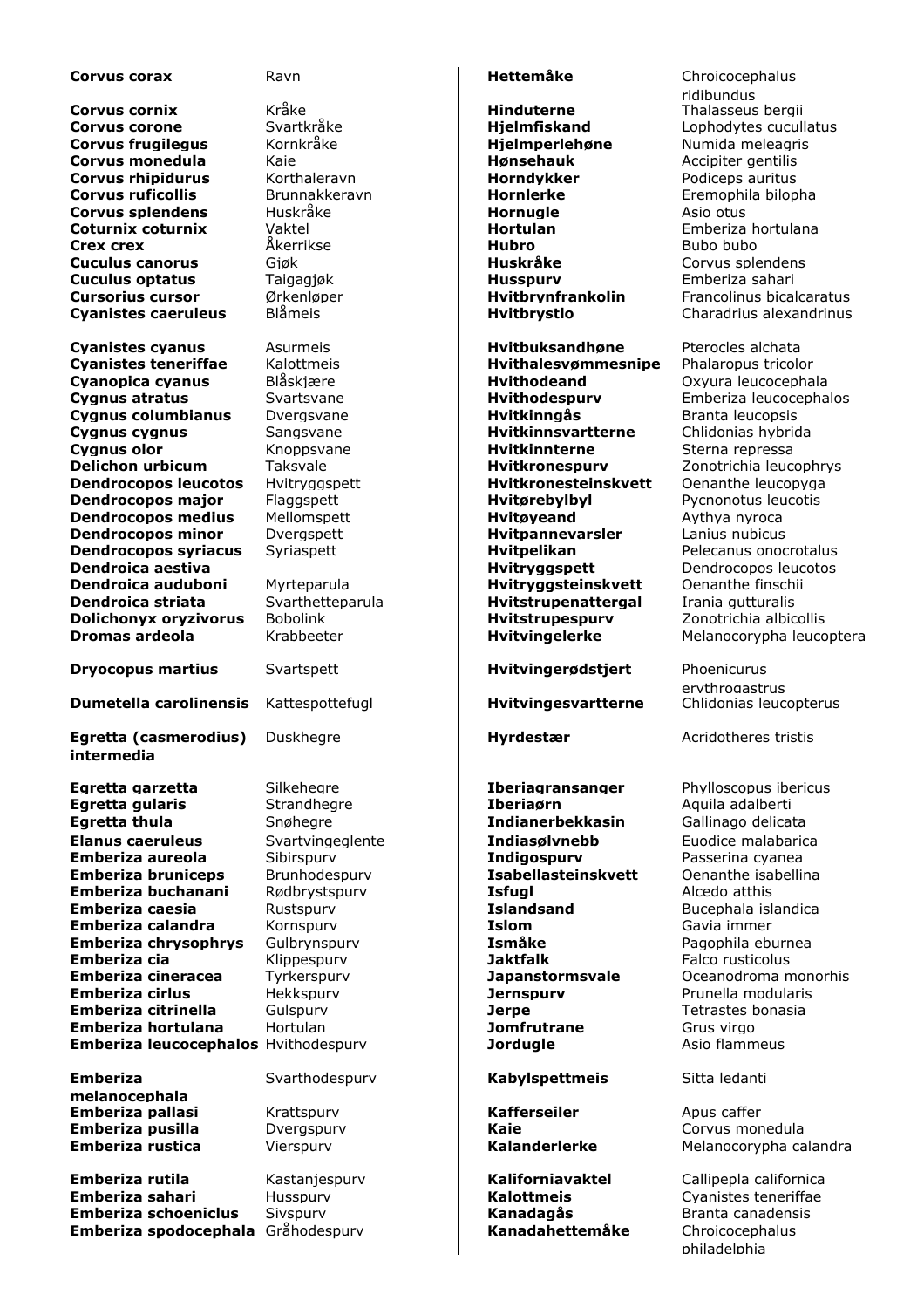| Emberiza striolata<br>Eremalauda dunni<br>Eremophila alpestris | Ravinespurv<br>Nomadelerke<br>Fjellerke | Kanadalo<br>Kanadasevjespett<br>Kanadatrane | Pluvialis dominica<br>Sphyrapicus varius<br>Grus canadensis |
|----------------------------------------------------------------|-----------------------------------------|---------------------------------------------|-------------------------------------------------------------|
| Eremophila bilopha<br><b>Eremopterix nigriceps</b>             | Hornlerke<br>Svartkronelerke            | <b>Kanaridue</b><br>Kanarigransanger        | Columba bollii<br>Phylloscopus canariensis                  |
| <b>Erithacus rubecula</b>                                      | Rødstrupe                               | <b>Kanariirisk</b><br>(Domestisert:         | Serinus canaria                                             |
| Erythropygia galactotes Hekkskvett                             |                                         | Kanarifugl)<br>Kanaripiplerke               | Anthus berthelotii                                          |
| Estrilda astrild                                               | Vatreastrild                            | Kanariseiler                                | Apus unicolor                                               |
| <b>Euodice malabarica</b>                                      | Indiasølvnebb                           | Kanariskvett                                | Saxicola dacotiae                                           |
| <b>Euplectes afer</b>                                          | Gulkronebisp                            | <b>Kaneland</b>                             | Anas cyanoptera                                             |
| <b>Falco amurensis</b>                                         | Amurfalk                                | Kanvasand                                   | Aythya valisineria                                          |
| <b>Falco biarmicus</b>                                         | Slagfalk                                | <b>Kappand</b>                              | Anas capensis                                               |
| <b>Falco cherrug</b>                                           | Tartarfalk                              | <b>Kapprustand</b>                          | Tadorna cana                                                |
| <b>Falco columbarius</b>                                       | Dvergfalk                               | Kappverdepetrell                            | Pterodroma feae                                             |
| <b>Falco concolor</b><br><b>Falco eleonorae</b>                | Sotfalk<br>Eleonorafalk                 | Kaspimåke                                   | Larus cachinnans<br>Halcyon smyrnensis                      |
| <b>Falco naumanni</b>                                          | Rødfalk                                 | Kastanjeisfugl<br>Kastanjespurv             | Emberiza rutila                                             |
| <b>Falco pelegrinoides</b>                                     | <b>Berberfalk</b>                       | Kattespottefugl                             | Dumetella carolinensis                                      |
| <b>Falco peregrinus</b>                                        | Vandrefalk                              | <b>Kattugle</b>                             | Strix aluco                                                 |
| <b>Falco rusticolus</b>                                        | <b>Jaktfalk</b>                         | Kaukasushøne                                | Tetraogallus caucasicus                                     |
| <b>Falco sparverius</b>                                        | Spurvefalk                              | Kaukasusorrfugl                             | Lyrurus mlokosiewiczi                                       |
| <b>Falco subbuteo</b>                                          | Lerkefalk                               | Keisergås                                   | Chen canagica                                               |
| <b>Falco tinnunculus</b>                                       | Tårnfalk                                | Keiserørn                                   | Aquila heliaca                                              |
| <b>Falco vespertinus</b>                                       | Aftenfalk                               | <b>Kirkeugle</b>                            | Athene noctua                                               |
| Ficedula albicilla                                             | Taigafluesnapper                        | Kittlitzlo                                  | Charadrius pecuarius                                        |
| <b>Ficedula albicollis</b>                                     | Halsbåndfluesnapper                     | Kjernebiter                                 | Coccothraustes<br>coccothraustes                            |
| Ficedula hypoleuca                                             | Svarthvit Fluesnapper                   | Kjøttmeis                                   | Parus major                                                 |
| Ficedula parva                                                 | Dvergfluesnapper                        | Klatreparula                                | Mniotilta varia                                             |
| Ficedula semitorquata                                          | Balkanfluesnapper                       | <b>Klippedue</b><br>(Domestisert: Bvdue)    | Columba livia                                               |
| Ficedula speculigera                                           | Atlasfluesnapper                        | Klippeørn                                   | Aquila verreauxii                                           |
| Francolinus bicalcaratus Hvitbrynfrankolin                     |                                         | Klippespettmeis                             | Sitta neumayer                                              |
| Francolinus francolinus Halsbåndfrankolin                      |                                         | Klippespurv                                 | Emberiza cia                                                |
| <b>Fratercula arctica</b>                                      | Lunde                                   | Klippestær                                  | Onychognathus tristramii                                    |
| <b>Fregata magnificens</b>                                     | Ascensionfregattfugl                    | <b>Klippesvale</b>                          | Ptyonoprogne rupestris                                      |
| <b>Fringilla coelebs</b>                                       | <b>Bokfink</b>                          | <b>Klippeugle</b>                           | Strix butleri                                               |
| Fringilla montifringilla                                       | Bjørkefink                              | <b>Knekkand</b>                             | Anas querquedula                                            |
| Fringilla teydea                                               | Blåfink                                 | Knoppsothøne                                | Fulica cristata                                             |
| <b>Fulica americana</b>                                        | Amerikasothøne                          | Knoppsvane                                  | Cygnus olor                                                 |
| <b>Fulica atra</b><br><b>Fulica cristata</b>                   | Sothøne<br>Knoppsothøne                 | <b>Kobberhodeand</b><br>Kongefasan          | Aythya americana<br>Syrmaticus reevesii                     |
| <b>Fulmarus glacialis</b>                                      | Havhest                                 | Kongeørn                                    | Aquila chrysaetos                                           |
| Galerida cristata                                              | Topplerke                               | <b>Kongeterne</b>                           | Thalasseus maximus                                          |
| Galerida theklae                                               | Krattopplerke                           | <b>Konglebit</b>                            | Pinicola enucleator                                         |
| Gallinago delicata                                             | Indianerbekkasin                        | Kornkråke                                   | Corvus frugilegus                                           |
| Gallinago gallinago                                            | Enkeltbekkasin                          | <b>Kornspurv</b>                            | Emberiza calandra                                           |
| Gallinago media                                                | Dobbeltbekkasin                         | <b>Korsikairisk</b>                         | Carduelis corsicana                                         |
| Gallinago megala                                               | Bajkalbekkasin                          | <b>Korsikaspettmeis</b>                     | Sitta whiteheadi                                            |
| Gallinago stenura                                              | Sibirbekkasin                           | Korthaleravn                                | Corvus rhipidurus                                           |
| Gallinula chloropus                                            | Sivhøne                                 | Kortklotrekryper                            | Certhia brachydactyla                                       |
| Garrulus glandarius                                            | Nøtteskrike                             | Kortnebbekkasinsnipe                        | Limnodromus griseus                                         |
| Gavia adamsii                                                  | Gulnebblom                              | Kortnebbgås                                 | Anser brachyrhynchus                                        |
| Gavia arctica                                                  | Storlom                                 | <b>Krabbeeter</b>                           | Dromas ardeola                                              |
| Gavia immer                                                    | Islom                                   | <b>Krabbehegre</b>                          | Butorides striata                                           |
| Gavia pacifica                                                 | Amerikastorlom                          | <b>Kragetrappe</b>                          | Chlamydotis undulata                                        |
| Gavia stellata                                                 | Smålom                                  | Kråke                                       | Corvus cornix                                               |
| Gelochelidon nilotica<br><b>Geothlypis trichas</b>             | Sandterne<br>Nordgulstrupe              | Krattopplerke<br><b>Krattsanger</b>         | Galerida theklae<br>Scotocerca inquieta                     |
| Geronticus eremita                                             | Skallet Ibis                            | <b>Krattspurv</b>                           | Emberiza pallasi                                            |
|                                                                |                                         |                                             |                                                             |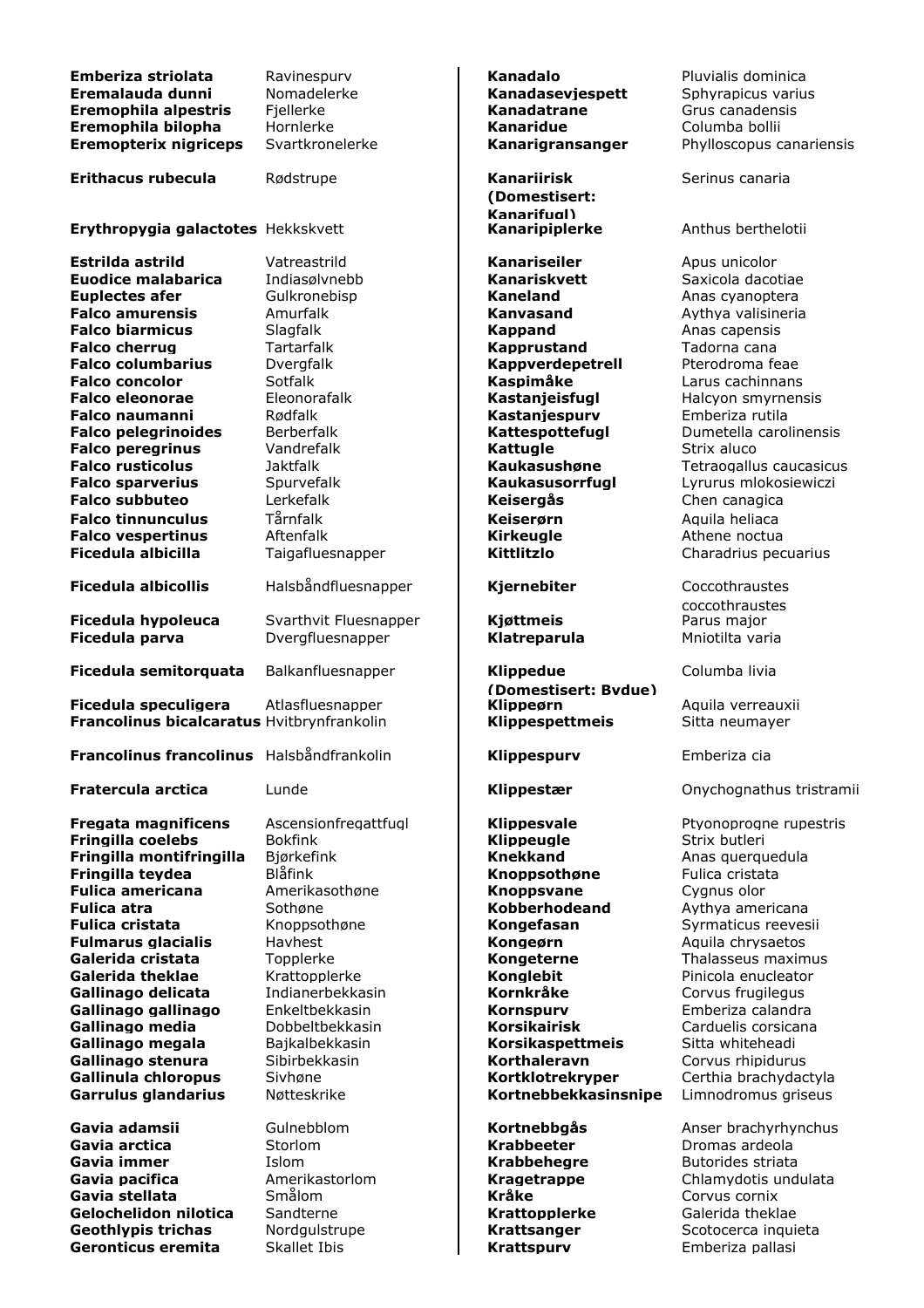| Glareola maldivarum<br>Glareola nordmanni<br>Glareola pratincola                                                                                                                                                                | Orientbrakksvale<br>Steppebrakksvale<br><b>Brakksvale</b>                                                        | <b>Krattvarsler</b><br><b>Krikkand</b><br>Krokodillevokter                                                                                         | Lanius meridionalis<br>Anas crecca<br>Pluvianus aegyptius                                                                                                                                           |
|---------------------------------------------------------------------------------------------------------------------------------------------------------------------------------------------------------------------------------|------------------------------------------------------------------------------------------------------------------|----------------------------------------------------------------------------------------------------------------------------------------------------|-----------------------------------------------------------------------------------------------------------------------------------------------------------------------------------------------------|
| <b>Glaucidium passerinum</b>                                                                                                                                                                                                    | Spurveugle                                                                                                       | Krøllpelikan                                                                                                                                       | Pelecanus crispus                                                                                                                                                                                   |
| <b>Grus canadensis</b><br><b>Grus grus</b><br><b>Grus leucogeranus</b><br><b>Grus virgo</b><br><b>Gymnoris xanthocollis</b><br><b>Gypaetus barbatus</b><br><b>Gyps fulvus</b><br>Gyps rueppellii<br>Haematopus ostralegus Tjeld | Kanadatrane<br>Trane<br>Snøtrane<br>Jomfrutrane<br>Gulstrupesteinspurv<br>Lammegribb<br>Gåsegribb<br>Skjellgribb | <b>Krykkje</b><br><b>Kuhegre</b><br>Kurdistanhøne<br>Kvartbekkasin<br><b>Kvinand</b><br>Kyprossanger<br>Kyprossteinskvett<br>Laksand<br>Lammegribb | Rissa tridactyla<br><b>Bubulcus ibis</b><br>Tetraogallus caspius<br>Lymnocryptes minimus<br>Bucephala clangula<br>Sylvia melanothorax<br>Oenanthe cypriaca<br>Mergus merganser<br>Gypaetus barbatus |
| <b>Halcyon smyrnensis</b>                                                                                                                                                                                                       | Kastanjeisfugl                                                                                                   | Langnebbekkasinsnipe                                                                                                                               | Limnodromus scolopaceus                                                                                                                                                                             |
| Haliaeetus albicilla<br><b>Haliaeetus leucoryphus</b>                                                                                                                                                                           | Havørn<br>Båndhavørn                                                                                             | Langnebblerke<br>Langnebbpiplerke                                                                                                                  | Alaemon alaudipes<br>Anthus similis                                                                                                                                                                 |
| <b>Hedydipna metallica</b><br>Hesperiphona<br>vespertina                                                                                                                                                                        | Nilsolfual<br>Gulbrynkjernebiter                                                                                 | Langnebbterne<br>Langtåsnipe                                                                                                                       | Thalasseus elegans<br>Calidris subminuta                                                                                                                                                            |
| <b>Hieraaetus pennatus</b><br><b>Himantopus</b>                                                                                                                                                                                 | Dvergørn<br>Stylteløper                                                                                          | Lappfiskand<br><b>Lappiplerke</b>                                                                                                                  | Mergellus albellus<br>Anthus cervinus                                                                                                                                                               |
| <b>Hippolais icterina</b><br><b>Hippolais languida</b><br><b>Hippolais olivetorum</b>                                                                                                                                           | Gulsanger<br>Gråsanger<br>Olivensanger                                                                           | <b>Lappmeis</b><br>Lappspove<br><b>Lappspurv</b>                                                                                                   | Poecile cinctus<br>Limosa lapponica<br>Calcarius lapponicus                                                                                                                                         |
| <b>Hippolais polyglotta</b><br><b>Hirundapus caudacutus</b>                                                                                                                                                                     | Spottesanger<br>Pigghaleseiler                                                                                   | Lappugle<br>Lattermåke                                                                                                                             | Strix nebulosa<br>Leucophaeus atricilla                                                                                                                                                             |
| <b>Hirundo rustica</b><br>Histrionicus histrionicus Harlekinand                                                                                                                                                                 | Låvesvale                                                                                                        | Laurbærdue<br>Låvesvale                                                                                                                            | Columba junoniae<br>Hirundo rustica                                                                                                                                                                 |
| <b>Hydrobates pelagicus</b><br><b>Hydrocoloeus minutus</b><br>Hydroprogne caspia<br><b>Hypocolius ampelinus</b>                                                                                                                 | Havsvale<br>Dvergmåke<br>Rovterne<br>Daddelfugl                                                                  | <b>Lavskrike</b><br><b>Lerkefalk</b><br><b>Linerle</b><br>Lirype                                                                                   | Perisoreus infaustus<br>Falco subbuteo<br>Motacilla alba<br>Lagopus lagopus                                                                                                                         |
| Ichthyaetus audouinii                                                                                                                                                                                                           | Middelhavsmåke                                                                                                   | Lomvi                                                                                                                                              | Uria aalge                                                                                                                                                                                          |
| Ichthyaetus hemprichii Sotmăke                                                                                                                                                                                                  |                                                                                                                  | Løvmeis                                                                                                                                            | Poecile palustris                                                                                                                                                                                   |
| Ichthyaetus ichthyaetus Steppemåke                                                                                                                                                                                              |                                                                                                                  | Løvsanger                                                                                                                                          | Phylloscopus trochilus                                                                                                                                                                              |
| <b>Ichthyaetus</b><br><b>leucophthalmus</b>                                                                                                                                                                                     | Rødehavsmåke                                                                                                     | Lunde                                                                                                                                              | Fratercula arctica                                                                                                                                                                                  |
| <b>Ichthyaetus</b><br>melanocephalus                                                                                                                                                                                            | Svartehavsmåke                                                                                                   | Lundtrupial                                                                                                                                        | Icterus galbula                                                                                                                                                                                     |
| Icterus galbula<br>Iduna aedon<br>Iduna caligata<br>Iduna opaca<br>Iduna pallida<br>Iduna rama                                                                                                                                  | Lundtrupial<br>Tykknebbsanger<br>Tartarsanger<br>Maurersanger<br>Bleksanger<br>Ramasanger                        | Lysbuksandhøne<br><b>Madeiradue</b><br><b>Madeirapetrell</b><br><b>Makaronesialire</b><br><b>Makrellterne</b><br><b>Måltrost</b>                   | Pterocles coronatus<br>Columba trocaz<br>Pterodroma madeira<br>Puffinus baroli<br>Sterna hirundo<br>Turdus philomelos                                                                               |
| Irania gutturalis<br><b>Ixobrychus minutus</b><br>Ixobrychus sturmii                                                                                                                                                            | Hvitstrupenattergal<br>Dvergrørdrum<br>Skiferrørdrum                                                             | <b>Mandarinand</b><br><b>Markpiplerke</b><br><b>Marmorand</b>                                                                                      | Aix galericulata<br>Anthus campestris<br>Marmaronetta                                                                                                                                               |
| Junco hyemalis<br>Jynx torquilla<br>Ketupa zeylonensis<br>Lagonosticta senegala<br>Lagopus lagopus<br>Lagopus muta                                                                                                              | Vinterjunko<br>Vendehals<br>Brunfiskeugle<br>Rødnebbamarant<br>Lirype<br>Fjellrype                               | <b>Maskedue</b><br><b>Maskerikse</b><br><b>Maskesanger</b><br><b>Maurersanger</b><br><b>Mellomspett</b><br>Mesopotamiasanger                       | angustirostris<br>Oena capensis<br>Porzana carolina<br>Sylvia conspicillata<br>Iduna opaca<br>Dendrocopos medius<br>Acrocephalus griseldis                                                          |
| Lanius collurio<br><b>Lanius cristatus</b><br><b>Lanius excubitor</b><br>Lanius isabellinus                                                                                                                                     | Tornskate<br><b>Brunvarsler</b><br>Varsler<br>Rødhalevarsler                                                     | <b>Mestersanger</b><br><b>Middelhavslire</b><br>Middelhavsmåke<br>Middelhavsspurv                                                                  | Sylvia hortensis<br>Puffinus yelkouan<br>Ichthyaetus audouinii<br>Passer hispaniolensis                                                                                                             |
| <b>Lanius meridionalis</b>                                                                                                                                                                                                      | Krattvarsler                                                                                                     | Middelhavsstær                                                                                                                                     | Sturnus unicolor                                                                                                                                                                                    |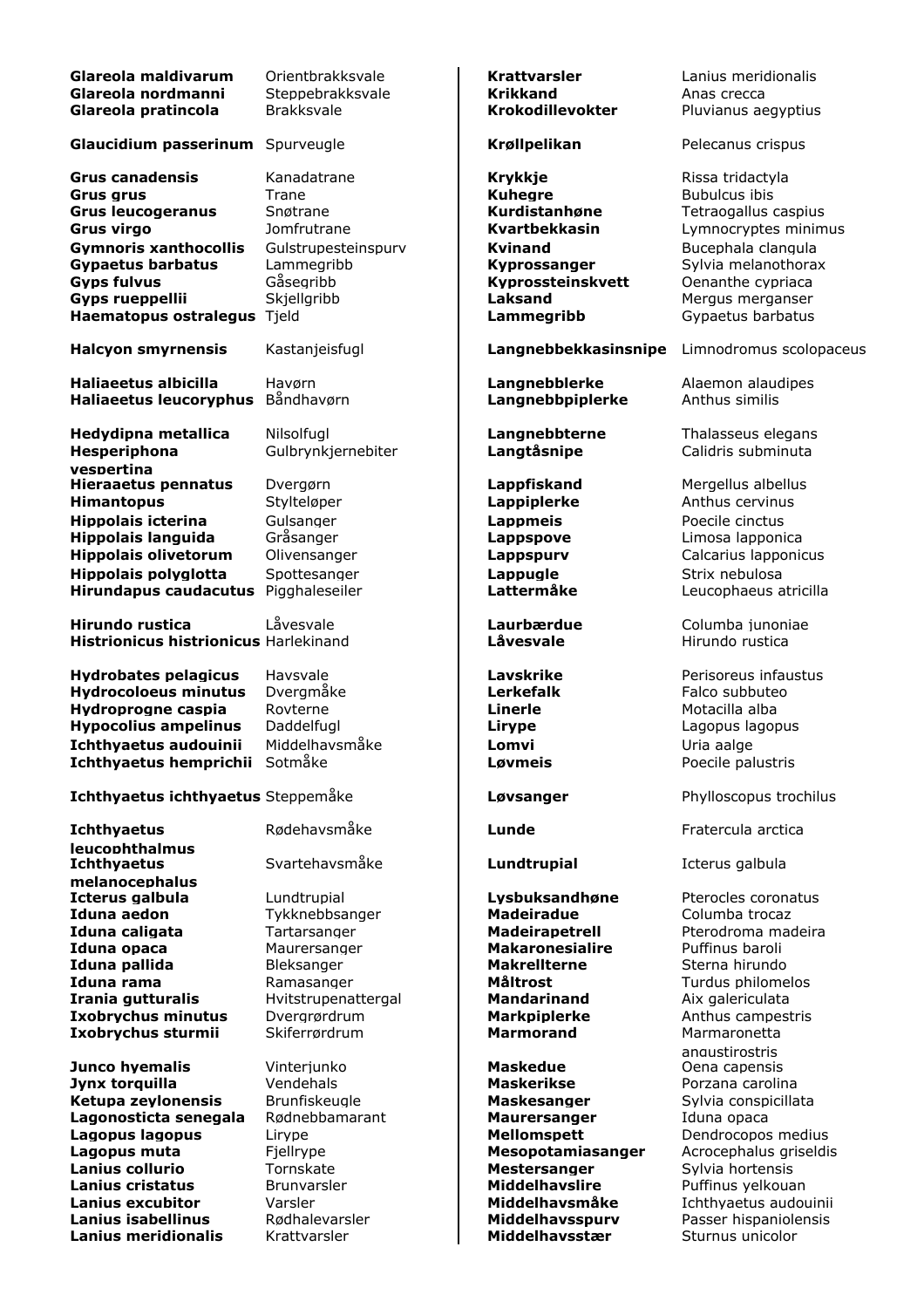**Lanius nubicus** Hvitpannevarsler **Møller** Monten Sylvia curruca **Lanius phoenicuroides Møllparula** Møllparula **Møllparula** Oreothlypis peregrina **Lanius schach** Rustvarsler **Mongolkaie** Coloeus dauuricus **Lanius senator** Rødhodevarsler **Mongollo** Charadrius mongolus **Larus argentatus** Gråmåke **Mongolpiplerke** Anthus godlewskii **Larus armenicus** Armenermåke **Mongolturteldue** Streptopelia orient **Larus armenicus** Armenermåke **Mongolturteldue** Streptopelia orientalis<br> **Larus cachinnans** Kaspimåke **Mørkhalelerke** Ammomanes cinctura **Larus canus** Fiskemåke **Mørksanghauk** Melierax metabates **Larus delawarensis** Ringnebbmåke **Munk** Munk Sylvia atricapilla **Larus fuscus Sildemåke Munkegribb** Aegypius monachus **Aegypius Munkegribb** Aegypius monachus **Larus glaucoides** Grønlandsmåke **Munkeparakitt** Myiopsitta monachus **Larus heuglini** Samojedmåke **Munkesteinskvett** Oenanthe monacha **Larus hyperboreus** Polarmåke **Murkryper** Tichodroma muraria **Larus marinus Svartbak Mursvale Mursvale** Petrochelidon pyrrhonota

**Larus michahellis** Gulbeinmåke **Musvåk** Buteo buteo **Larus smithsonianus** Amerikagråmåke **Myrhauk** Music Music Anthus cyaneus<br> **Leucophaeus atricilla** Lattermåke **Murpiplerke** Anthus rubesce **Leucophaeus atricilla** Lattermåke **Myrpiplerke** Anthus rubescens **Leucophaeus pipixcan** Franklinmåke **Myrrikse Myrrikse** Porzana porzana **Limicola falcinellus** Fjellmyrløper **Myrsanger Myrsanger** Acrocephalus palustris **Limnodromus griseus** Kortnebbekkasinsnipe **Nyrsnipe** Calidris alpina **Limnodromus scolopaceus Limosa haemastica** Svartvingespove **Nattergal Nattergal** Luscinia luscinia **Limosa lapponica** Lappspove **Natthegre** Nuclicorax nycticorax Lappspove **Natthegre** Nycticorax nycticorax **Limosa limosa** Svarthalespove **Nattlerke** Chersophilus duponti **Locustella certhiola** Starrsanger **Nattravn Nattravn** Caprimulgus europaeus **Locustella fluviatilis** Elvesanger **Nendayparakitt** Nandayus nenday **Locustella lanceolata** Stripesanger **Niland Niland** Alopochen aegyptiaca **Locustella luscinioides** Sumpsanger **Nilsolfugl Nilsolfugl Nilsolfugl** Hedydipna metallica **Locustella naevia** Gresshoppesanger **Nomadelerke** Eremalauda dunni **Logopus lagopus scoticus Lophodytes cucullatus** Hielmfiskand **Nordnatthauk** Chordeiles minor **Lophophanes cristatus** Toppmeis **Nottekråke** Nucifraga caryocatactes **Loxia curvirostra Notifical Community Constructs and Community Community Community Community Community Community Loxia leucoptera** Båndkorsnebb **Nubianattravn** Caprimulgus nubicus **Loxia pytyopsittacus** Furukorsnebb **Divensanger** Hippolais olivetorum **Loxia scotica** Skottekorsnebb **Øregribb** Torgos tracheliotus **Lullula arborea** Trelerke **Orientbrakksvale** Glareola maldivarum **Luscinia calliope** Rubinstrupe **Orientlerke** Alauda gulgula **Luscinia cyane** Asurnattergal **Crientvepsevåk** Pernis ptilorhynchus **Luscinia luscinia** Nattergal **Ørkenhubro** Bubo ascalaphus **Luscinia megarhynchos** Sørnattergal **and all Ørkenlerke** Ammomanes deserti

**Luscinia svecica** Blåstrupe **Ørkenlo** Charadrius leschenaultii **Lymnocryptes minimus** Kvartbekkasin **Definition og av Ørkenløper** Cursorius cursor

**Lyrurus tetrix** Orrfugl **Ørkenrosenfink** Carpodacus synoicus **Marmaronetta angustirostris Megaceryle alcyon** Belteisfugl **Belick Connect Burner Belteisfugler Burner Burner Burner Burner Burner Passer simplex<br>
<b>Melanitta americana Burner Burner Burner Burner Burner Burner Burner Burner Burner Burner Burner Bu Melanitta americana Melanitta deglandi Ørnvåk** Buteo rufinus **Melanitta fusca** Sjøorre **Orrfugl** Lyrurus tetrix **Melanitta nigra** Svartand **Østkronsanger** Phylloscopus coronatus **Melanitta perspicillata** Brilleand **Network 1986** *Østsanger* **Phylloscopus trochiloides** 

**Melanocorypha bimaculata Melanocorypha calandra Melanocorypha leucoptera Melanocorypha yeltoniensis**

Langnebbekkasinsnipe | Myrteparula Dendroica auduboni

# **Lanius minor Rosenvarsler Middelhavssteinskvett** Oenanthe hispanica

Marmorand **Dividing Contract Areas anger** Sylvia nana

Kalanderlerke **Palestinasolfugl** Cinnyris osea

**Larus Carolic Kaspimåke Mørkhalelerke Ammomanes cinctura<br>Fiskemåke <b>Mørksanghauk** Melierax metabates

**Nordgulstrupe Geothlypis trichas** 

Svarthodenonne **Nordkrattvaktel** Colinus virginianus<br>
Hielmfiskand **Nordnatthauk** Chordeiles minor

**Lyrurus mlokosiewiczi** Kaukasusorrfugl **Ørkennattravn** Caprimulgus aegyptius

Fjellkalanderlerke **Ovnparula** Seiurus aurocapilla

Hvitvingelerke **Palmedue** Spilopelia senegalensis

Svartlerke **Passatstormsvale** Oceanodroma castro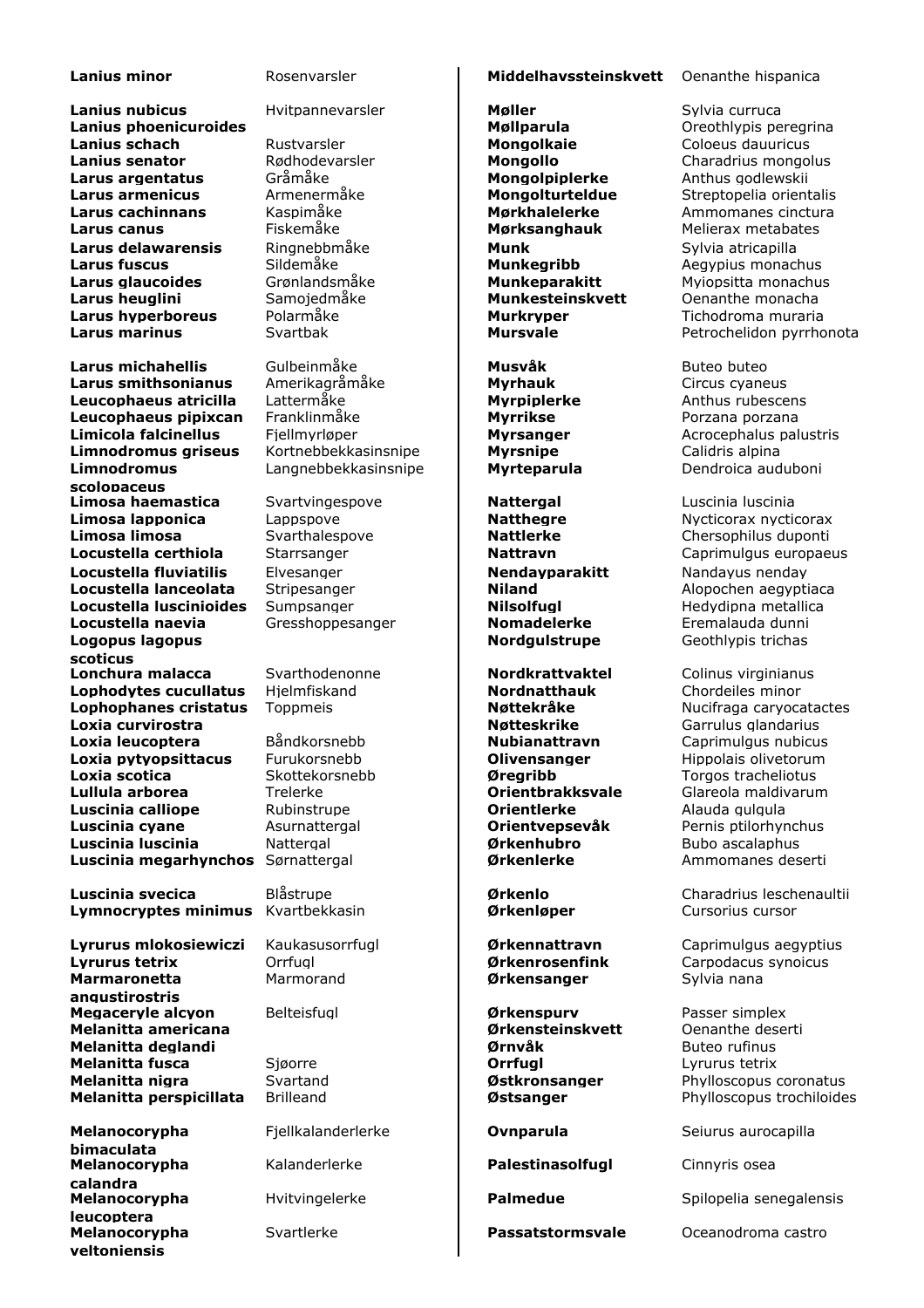**Melierax metabates** Mørksanghauk **Perleugle Perleugle** Aegolius funereus<br> **Pigghaleseiler** Hirundapus cauda<br>
Pigghaleseiler Hirundapus cauda **Mergellus albellus** Lappfiskand **Pilfink** Passer montanus **Mergus merganser** Laksand **Pirol** Oriolus oriolus **Mergus serrator Siland Communisty School Siland Plystresnipe** Tringa melanoleuca **Merops apiaster** Bieter **Bieter Polargås** Branta hutchinsii **Merops orientalis** Beryllbieter **Polario Polario** Stercorarius pomarinus **Merops persicus** Blåkinnbieter **Polarlomvi** Polarlomvia **Microcarbo pygmeus** Dvergskarv **Polarmåke** Larus hyperboreus **Milvus aegyptius Polarsisik** Carduelis hornemanni **Milvus migrans** Svartglente **Polarsnipe** Calidris canutus **Milvus milvus** Glente **Polarsvømmesnipe** Phalaropus fulicarius **Mniotilta varia** Klatreparula **Præriesnipe** Bartramia longicauda **Monticola saxatilis Monticola solitarius** Blåtrost **Praktærfugl** Somateria spectabilis **Montifringilla nivalis** Fjellspurv **Prikksandhøne** Pterocles senegallus **Morus bassanus Havsule Remiz Remiz pendulinus Pungmeis** Remiz pendulinus **Motacilla alba Linerle Purpurhegre** Ardea purpurea **Motacilla cinerea** Vintererle **Purpurhodeand** Aythya affinis **Motacilla citreola** Sitronerle **Pygmésnipe** Calidris minutilla **Motacilla flava** Gulerle **Ramasanger** Iduna rama **Motacilla varrellii** Svartryggerle **Rapphøne** Perdix perdix **Muscicapa dauurica** Brunfluesnapper **Ravinespettmeis** Sitta tephronota **Muscicapa striata** Gråfluesnapper **Ravinespurv** Emberiza striolata **Mycteria ibis Gulnebbstork Ravinesvale** Ptyonoprogne fuligula **Myiopsitta monachus** Munkeparakitt **Ravineugle** Otus brucei **Nandayus nenday** Mendayparakitt **Ravn Ravn** Corvus corax **Neophron percnopterus** Åtselgribb **Riksesnipe** Rostratula benghalensis

**Netta rufina** Rødhodeand **Ringand** Aythya collaris **Nucifraga caryocatactes** Nøttekråke **Ringdue Ringdue** Columba palumbus

**Numenius arquata** Storspove **Ringgås** Branta bernicla **Numenius minutus** Dvergspove **Ringnebbdykker** Podilymbus podiceps **Numenius phaeopus** Småspove **Ringnebbmåke** Larus delawarensis **Numenius tenuirostris** Smalnebbspove **Ringtrost Ringtrost** Turdus torquatus **Numida meleagris** Hielmperlehøne **Rødbrystlo** Charadrius asiatic **Numida meleagris** Hjelmperlehøne **Rødbrystlo** Charadrius asiaticus **Nycticorax nycticorax** Natthegre **Rødbrystspurv** Emberiza buchanani **Oceanites oceanicus** Wilsonstormsvale **Rødehavsmåke** Ichthyaetus

**Oceanodroma castro** Passatstormsvale **Rødehavssanger Oceanodroma leucorhoa** Stormsvale **Rødfalk Rødfalk** Falco naumanni

**Oceanodroma monorhis** Japanstormsvale **Rødflamingo** Phoenicopterus ruber

**Oena capensis** Maskedue **Rødfotand** Anas rubripes **Oenanthe chrysopygia Rødfotsule** Sula leucogaster **Oenanthe cypriaca** Kyprossteinskvett **Rødhalevarsler** Lanius isabellinus **Oenanthe deserti** Ørkensteinskvett **Rødhalsgås** Branta ruficollis **Oenanthe finschii** Hvitryggsteinskvett **Rødhalsnattravn** Caprimulgus ruficollis<br>**Rødhodeand** Netta rufina **Oenanthe halophila Oenanthe hispanica** Middelhavssteinskvett | Rødhodet

**Oenanthe isabellina** Isabellasteinskvett **Rødhodevarsler** Lanius senator **Oenanthe leucopyga** Hvitkronesteinskvett **Rødhøne** Alectoris rufa **Oenanthe leucura** Svartsteinskvett **Rødnebbamarant** Lagonosticta senegala **Oenanthe lugens** Sørgesteinskvett **Rødnebbterne** Sterna paradisaea **Oenanthe melanura** Svartstjert **Rødnebbtropikkfugl** Phaethon aethereus **Oenanthe moesta** Berbersteinskvett **Rødøyevireo** Vireo olivaceus **Oenanthe monacha** Munkesteinskvett **Rødpanneirisk** Serinus pusillus **Oenanthe oenanthe** Steinskvett **Rødstilk Rødstilk** Tringa totanus

**Oenanthe xanthoprymna Onychognathus tristramii Onychoprion anaethetus**

Dverapapeaøve<br>Rødhodevarsler

Klippestær **Rødstrupesanger** Sylvia cantillans

Tøyleterne **Rødstrupesnipe** Calidris ruficollis

**Melospiza melodia** Sangspurv **Pigghaleseiler** Hirundapus caudacutus

leucophthalmus<br>Sylvia leucomelaena

Agapornis fischeri

**Oenanthe pleschanka** Svartstrupesteinskvett **Rødstiert Phoenicurus phoenicurus** phoenicurus

**Oenanthe seebohmi and Setophaga ruticilla Rødstiertparula** Setophaga ruticilla Rustgumpsteinskvett | **Rødstrupe** Erithacus rubecula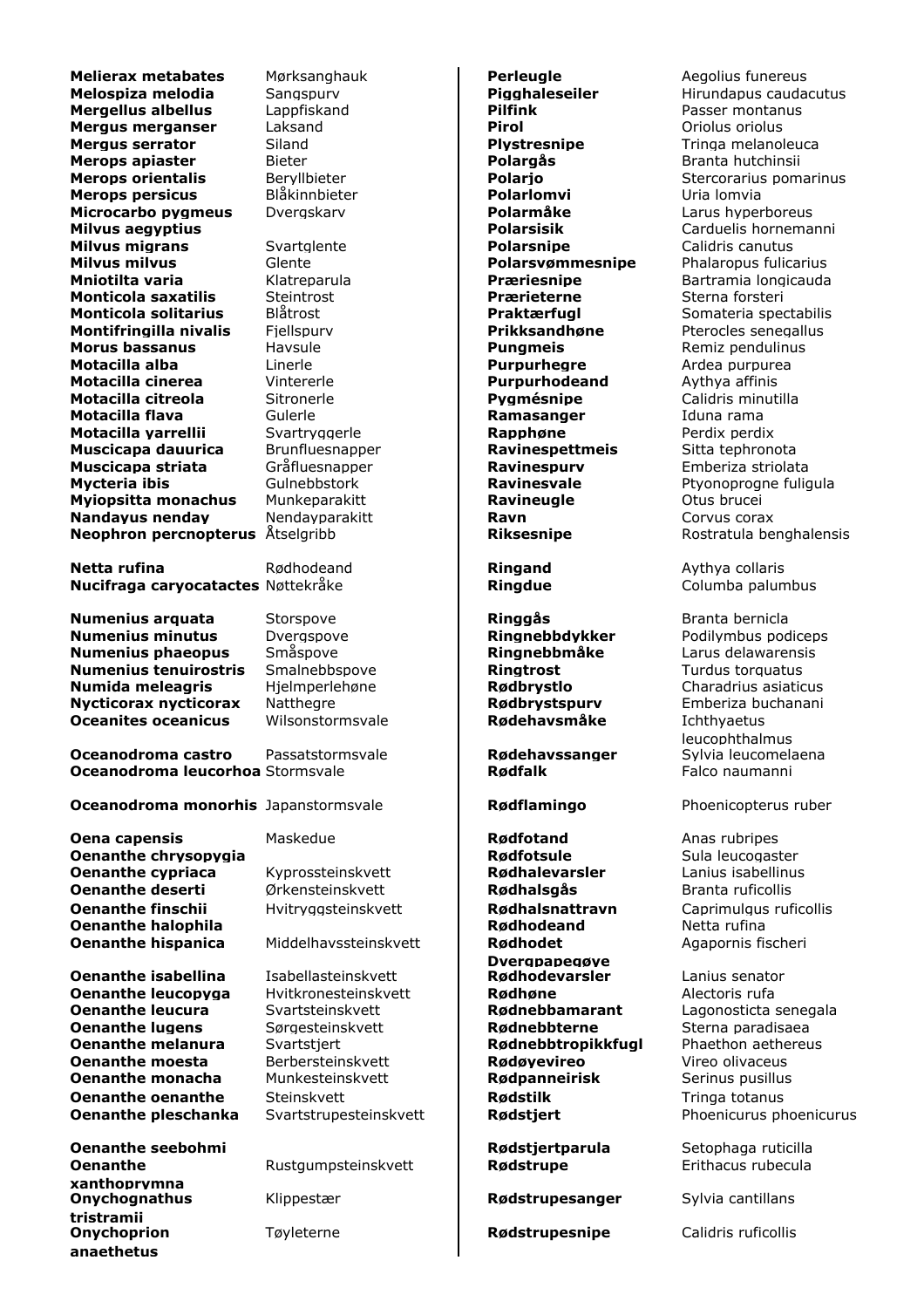**Onychoprion fuscatus** Sotterne **Rødtanagar** Piranga olivacea<br> **Oreothivpis peregrina** Møllparula **Rødtoppfuglekonge** Regulus ignicapilla **Oriolus oriolus** Pirol **Production Rødvingetrost** Turdus iliacus **Otis tarda Romerspurv Passer italiae Romerspurv Passer italiae Otus brucei Ravineugle Communisty Routing Rørdrum** Botaurus stellaris **Otus scops Dverghornugle <b>Rørsanger** Acrocephalus scirpaceus

**Oxyura leucocephala** Hvithodeand **Rosenfink** Carpodacus erythrinus and Resemble the Carpodacus erythrinus erythrinus<br> **Rosenmåke** Rosenmarke Rosenmarke Rosenmarke Rhodostethia rosea **Pagophila eburnea Pandion haliaetus** Fiskeørn **Rosenpelikan** Pelecanus rufescens **Panurus biarmicus** Skjeggmeis **Rosenstær** Pastor roseus **Parkesia noveboracensis Parula americana** Stryparula **Rosenvarsler** Lanius minor

**Passer domesticus** Gråspurv **Rovterne Rovterne** Hydroprogne caspia **Passer hispaniolensis** Middelhavsspurv **Rubinstrupe** Luscinia calliope **Passer italiae Romerspury Communication Rugde Rugger Scolopax rusticola Passer moabiticus** Tamariskspurv **Rustand Rustand** Tadorna ferruginea

**Passer simplex**  $\bullet$  Ørkenspurv **Rustsnipe Rustsnipe** Tryngites subruficollis **Passerina cyanea** Indigospurv **Rustspurv Rustspurv** Emberiza caesia<br> **Pastor roseus** Rosenstær **Rustvarsler** Lanius schach **Pastor roseus Pelagodroma marina** Fregattstormsvale **Sabinemåke** Xema sabini **Pelecanus crispus** Krøllpelikan **Sædgås** Anser fabalis **Pelecanus onocrotalus** Hvitpelikan **Saharasanger** Sylvia deserti **Pelecanus rufescens** Rosenpelikan **Saharaskriketrost** Turdoides fulva **Perdix perdix** Rapphøne **Rapphøne Rapphøne Rapphøne** 

**Periparus ater** Svartmeis **Samojedmåke** Larus heuglini **Perisoreus infaustus** Lavskrike **Sandlo Sandlo** Charadrius hiaticula **Pernis apivorus** Vepsevåk **Sandløper** Calidris alba **Pernis ptilorhynchus** Orientvepsevåk **Sandsnipe** Calidris pusilla **Petrochelidon Mursvale <b>Mursvale Sandsvale Riparia riparia Petronia petronia** Steinspury **Sandterne** Sandterne Gelochelidon nilotica **Phaethon aethereus** Rødnebbtropikkfugl **Sanglerke** Alauda arvensis **Phalacrocorax aristotelis Phalacrocorax carbo** Storskarv **Sangsvane Sangsvane** Cygnus cygnus cygnus Cygnus Cygnus Cygnus Cygnus Cylvia sarda **Phalaropus fulicarius** Polarsvømmesnipe **Sardiniasanger** Sylvia sarda **Phalaropus lobatus** Svømmesnipe **Savanneørn** Aquila rapax

**Phasianus colchicus** Fasan **Sibirand Sibirand** Anas falcata **Pheucticus ludovicianus** Rosenbrysttykknebb **Sibirbekkasin** Gallinago stenura

**Philomachus pugnax** Brushane **Sibiriernspurv** Prunella montanella **Phoeniconaias minor** Dvergflamingo **Sibirlo Sibirlo** Pluvialis fulva **Phoenicopterus chilensis Phoenicopterus roseus** Flamingo **Sibirpiplerke** Anthus hodgsoni

**Phoenicopterus ruber** Rødflamingo<br> **Phoenicurus** Hvitvingerødstjert **Sibirspurv** Emberiza aureola **Phoenicurus erythrogastrus Phoenicurus moussieri** Diademrødstiert **Sibirtrost Sibirtrost** Zoothera sibirica **Phoenicurus ochruros** Svartrødstiert **Sidensvans** Bombycilla garrulus **Phoenicurus phoenicurus Phylloscopus bonelli** Eikesanger **Sildemåke** Larus fuscus **Phylloscopus borealis Silkehegre** Egretta garzetta **Phylloscopus canariensis Phylloscopus collybita** Gransanger **Sitronerle Sitronerle** Motacilla citreola **Phylloscopus collybita tristis**

**Hvitvingerødstjert** 

**Rødtoppfuglekonge** 

Vannparula **Rosenterne** Sterna dougallii

**(Domestisert: Latterdue)** Toppskarv **Sangspurv** Melospiza melodia

Chileflamingo **Sibirøstsanger** Phylloscopus

**Oxyura jamaicensis** Stivhaleand **Rosenbrysttykknebb** Pheucticus ludovicianus<br> **Carpodacus erythrinus** Hvithodeand **Rosenfink** Carpodacus erythrinus

**Parus major Rosenvingefink** Rhodopechys sanguineus

**Passer montanus** Pilfink **Rustgumpsteinskvett** Oenanthe xanthoprymna

Streptopelia risoria

**Phalaropus tricolor** Hvithalesvømmesnipe **Senegalsporegjøk** Centropus senegalensis

plumbeitarsus

Rødstjert **Siland** Mergus serrator

Kanarigransanger **Sisihøne** Ammoperdix griseogularis

**Sitronirisk** Carduelis citrinella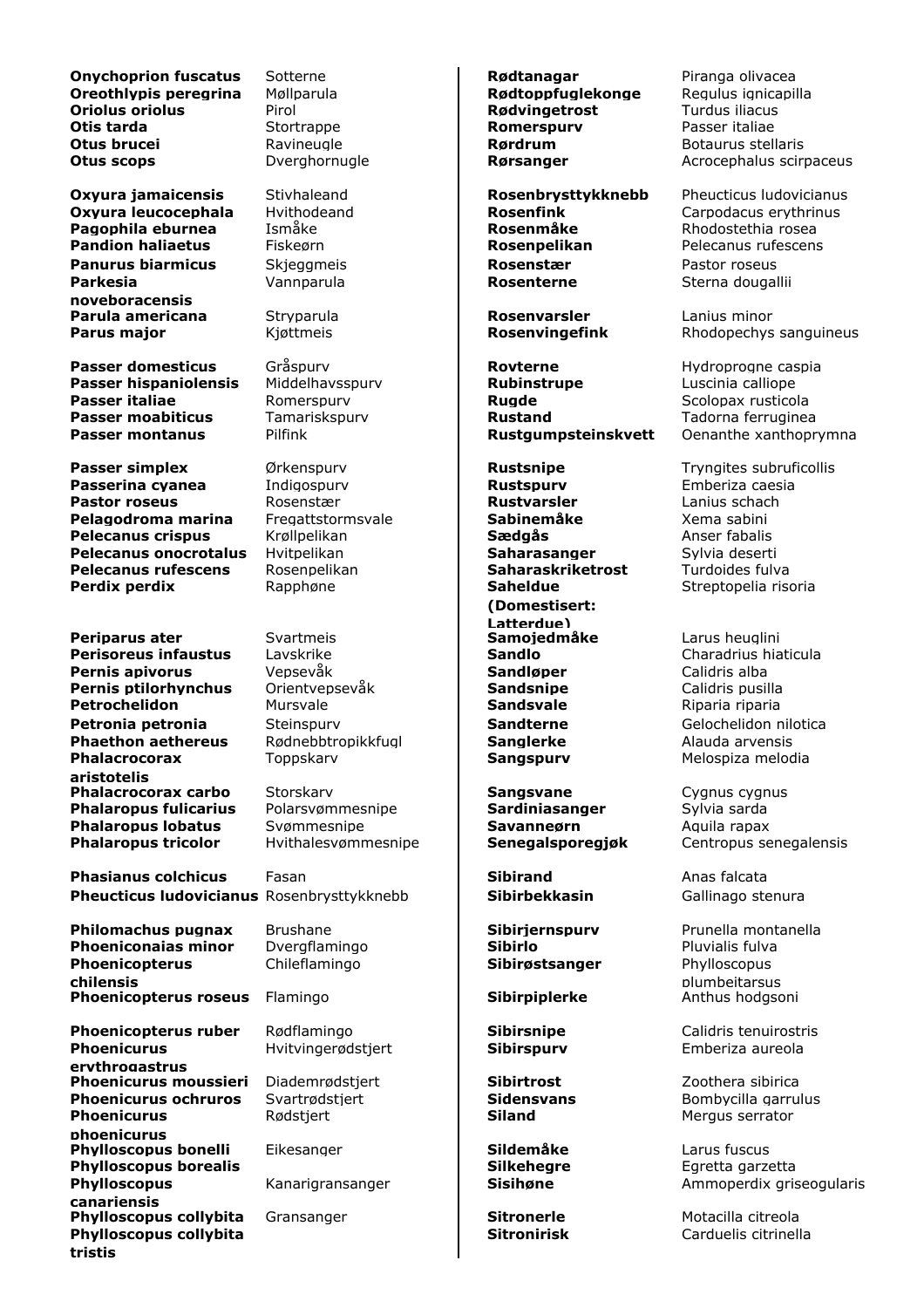| Phylloscopus coronatus Østkronsanger                    |                      | <b>Sivhauk</b>            | Circus aeru                |
|---------------------------------------------------------|----------------------|---------------------------|----------------------------|
| <b>Phylloscopus fuscatus</b>                            | <b>Brunsanger</b>    | <b>Sivhøne</b>            | Gallinula ch               |
| <b>Phylloscopus humei</b>                               | Blekbrynsanger       | <b>Sivsanger</b>          | Acrocephalu                |
|                                                         |                      |                           | schoenobae                 |
| <b>Phylloscopus ibericus</b>                            | Iberiagransanger     | <b>Sivspurv</b>           | Emberiza so                |
| <b>Phylloscopus inornatus</b>                           | Gulbrynsanger        | <b>Sjøorre</b>            | Melanitta fu               |
| <b>Phylloscopus lorenzii</b>                            |                      | <b>Skallet Ibis</b>       | Geronticus                 |
| <b>Phylloscopus nitidus</b>                             |                      | Skiferrørdrum             | Ixobrychus                 |
| <b>Phylloscopus orientalis</b>                          | Furusanger           | <b>Skjære</b>             | Pica pica                  |
| <b>Phylloscopus</b>                                     | Sibirøstsanger       | Skjæregjøk                | Clamator gl                |
| plumbeitarsus                                           |                      |                           |                            |
| <b>Phylloscopus</b>                                     | Fuglekongesanger     | Skjærpiplerke             | Anthus petr                |
| Phylloscopus schwarzi                                   | Viersanger           | <b>Skjeand</b>            | Anas clypea                |
| <b>Phylloscopus sibilatrix</b>                          | Bøksanger            | <b>Skjeggmeis</b>         | Panurus bia                |
| <b>Phylloscopus</b>                                     | Østsanger            | <b>Skjellgribb</b>        | Gyps ruepp                 |
| trochiloides                                            |                      |                           |                            |
| <b>Phylloscopus trochilus</b>                           | Løvsanger            | <b>Skjestork</b>          | Platalea leu               |
| Pica pica                                               | Skjære               | <b>Skoadue</b>            | Columba oe                 |
| <b>Picoides tridactylus</b>                             | Tretåspett           | <b>Skogsnipe</b>          | Tringa ochr                |
| <b>Picus canus</b>                                      | Gråspett             | <b>Skorsteinsseiler</b>   | Chaetura pe                |
| Picus vaillantii                                        | Berberspett          | <b>Skottekorsnebb</b>     | Loxia scotic               |
| <b>Picus viridis</b>                                    | Grønnspett           | <b>Slagfalk</b>           | Falco biarm                |
| Pinicola enucleator                                     | Konglebit            | <b>Slagugle</b>           | Strix uralen               |
| Piranga olivacea                                        | Rødtanagar           | Slangeørn                 | Circaetus qa               |
| Platalea alba                                           | Afrikaskjestork      | Smalnebbmåke              | Chroicoceph                |
| Platalea leucorodia                                     | Skjestork            | <b>Smalnebbspove</b>      | Numenius t                 |
| <b>Plectrophenax nivalis</b>                            | Snøspurv             | Smålom                    | Gavia stella               |
| <b>Plegadis falcinellus</b>                             | <b>Bronseibis</b>    | <b>Småseiler</b>          | Apus affinis               |
| Ploceus manyar                                          | Stripevever          | Småskrikørn               | Aquila poma                |
| <b>Ploceus</b>                                          | Svarthodevever       | <b>Småspove</b>           | Numenius p                 |
| melanocephalus                                          |                      |                           |                            |
| <b>Pluvialis apricaria</b><br><b>Pluvialis dominica</b> | Heilo<br>Kanadalo    | <b>Snadderand</b>         | Anas strepe<br>Chen caerul |
| <b>Pluvialis fulva</b>                                  | Sibirlo              | Snøgås<br><b>Snøhegre</b> | Egretta thul               |
| <b>Pluvialis squatarola</b>                             | Tundralo             | <b>Snøspurv</b>           | Plectrophen                |
| <b>Pluvianus aegyptius</b>                              | Krokodillevokter     | <b>Snøtrane</b>           | Grus leucog                |
| <b>Podiceps auritus</b>                                 | Horndykker           | Snøugle                   | Bubo scand                 |
| <b>Podiceps cristatus</b>                               | Toppdykker           | Sørgedue                  | Zenaida ma                 |
| Podiceps grisegena                                      | Gråstrupedykker      | Sørgesteinskvett          | Oenanthe lu                |
| <b>Podiceps nigricollis</b>                             | Svarthalsdykker      | <b>Sørnattergal</b>       | Luscinia me                |
| <b>Podilymbus podiceps</b>                              | Ringnebbdykker       | <b>Sotfalk</b>            | Falco conco                |
| <b>Poecile cinctus</b>                                  | Lappmeis             | Sothøne                   | Fulica atra                |
| <b>Poecile lugubris</b>                                 | <b>Balkanmeis</b>    | Sotmåke                   | Ichthyaetus                |
| <b>Poecile montanus</b>                                 | Granmeis             | <b>Sotsnipe</b>           | Tringa eryth               |
| <b>Poecile palustris</b>                                | Løvmeis              | <b>Sotterne</b>           | Onychoprio                 |
| Polysticta stelleri                                     | Stellerand           | <b>Spettmeis</b>          | Sitta europa               |
| Porphyrio alleni                                        | Afrikapurpurhøne     | Spisshalepetrell          | Bulweria bu                |
| Porphyrio martinica                                     | Amerikapurpurhøne    | Spisshalesnipe            | Calidris acu               |
| Porphyrio porphyrio                                     | Sultanhøne           | <b>Splitterne</b>         | Thalasseus                 |
| Porzana carolina                                        | Maskerikse           | <b>Sporevipe</b>          | Vanellus sp                |
| Porzana parva                                           | Sumprikse            | Spottesanger              | Hippolais po               |
| Porzana porzana                                         | Myrrikse             | <b>Springvaktel</b>       | Turnix sylva               |
| Porzana pusilla                                         | Dvergrikse           | <b>Spurvefalk</b>         | Falco sparv                |
| Prinia gracilis                                         | Alveprinia           | <b>Spurvehauk</b>         | Accipiter nis              |
| Prunella atrogularis                                    | Svartstrupejernspurv | <b>Spurveugle</b>         | Glaucidium                 |
|                                                         |                      |                           |                            |

**Pluvialis fulva** Sibirlo **Snøhegre** Egretta thula **Podiceps and Snøugle auritus (Frankright Snøugle Bubo scandiacus<br>Podice Borndykker <b>Sørgedue** Barthard Senaida macrour **Podiceps grisegena** Gråstrupedykker **Sørgesteinskvett** Oenanthe lugens **Podice Postfalk** Falco concolor **Sotfalk** Falco concolor **Pranmeis Contenus Sotsnipe** Fringa erythropus<br>Primeis **Sotterne** Tringa erythropus Convention fusca **Polynchia stellerand Spettmeis** Sitta europaea **Porphyrio alleni** Afrikapurpurhøne **Spisshalepetrell** Bulweria bulwerii

**Porzana carolina** Maskerikse **Sporevipe** Vanellus spinosus **Porana Porzana Porzana Porzana Porzana Porzana Porzana Porzana Porzana Porzana Porzana Porzana Porzana Porzana Porzana porzana** Myrrikse **Springvaktel** Turnix sylvaticus **Porzana pusilla** Dvergrikse **Spurvefalk** Falco sparverius **Prinia gracilis** Alveprinia **Spurvehauk** Accipiter nisus **Prunella collaris** Alpejernspurv **Stær** Sturnus vulgaris **Prunella modularis** Jernspurv **Starrsanger** Locustella certhiola **Prunella ocularis** Einerjernspurv **Steinhøne** Alectoris graeca **Psittacula eupatria** Aleksanderparakitt **Steinskvett** Oenanthe oenanthe **Psittacula krameri** Halsbåndparakitt **Steinspurv** Petronia petronia **Pternistis erckelii** Storfrankolin **Steintrost Steintrost** Monticola saxatilis **Pterocles alchata** Hvitbuksandhøne **Steinvender** Arenaria interpres **Pterocles alchata** Hvitbuksandhøne **Steinvender** Arenaria interpres **Pterocles coronatus** Lysbuksandhøne **Stellerand** Polysticta stelleri

**Philippe Columba pica pica pica pica pica pica series Skogdue Columba oenas**<br>Pica Skogsnipe **Skogsnipe** Tringa ochropus **Pretåspett Skogsnipe Skogsnipe** Tringa ochropus<br>Fråspett **Skorsteinsseiler** Chaetura pelagic **Picus vaillantii** Berberspett **Skottekorsnebb** Loxia scotica **Picus viridis** Grønnspett **Slagfalk** Falco biarmicus **Philopola enuclear Slagugle**<br>Palanger **Slangeørn Slangeørn** Circaetus gallick **Piranga olivacea** Rødtanagar **Slangeørn** Circaetus gallicus **Plectrophenax nivalis** Snøspurv **Smålom** Gavia stellata **Politica mandate manns mandate Småskrikørn Boliver Aquila pomarina** 

**Phylloscopus coronatus** Østkronsanger **Sivhauk** Circus aeruginosus

**Phylloscopus fuscatus** Brunsanger **Sivhøne** Gallinula chloropus **Phylloscophism Phylloscopus Sivsanger** Acrocephalus schoenobaenus **Phylloscopus in Sivspurv** Emberiza schoeniclus **Sivspurv** Emberiza schoeniclus **Phylloscopus inornatus** Gulbrynsanger **Sjøorre** Melanitta fusca

> **Phyllons Phyllons** Geronticus eremita **Skiferrørdrum** Ixobrychus sturmii

Sibirøstsanger **Skjæregjøk** Clamator glandarius

Fuglekongesanger **Skjærpiplerke** Anthus petrosus **Phylloscopus sibilatrix** Bøksanger **Skjeggmeis** Panurus biarmicus Østsanger **Skjellgribb** Gyps rueppellii

**Phylloscopus trochilus** Løvsanger **Skjestork** Platalea leucorodia **Chaetura pelagica Platalea alba** Afrikaskjestork **Smalnebbmåke** Chroicocephalus genei **Politica leucoronicus** Skiestork **Skiestork Skiestork Skiestork Schwalnebbspove** Numenius tenuirostris **Smalnebbspove** Savia stellata Svarthodevever **Småspove** Numenius phaeopus

**Pluvialis dominica** Kanadalo **Snøgås** Chen caerulescens **Political Snøspurv Blectrophenax nivalis**<br>Plectrophenax nivalis (contrative of the Snøtrane State of the Grus leucogeranus **Pluvianus aegyptius** Krokodillevokter **Snøtrane** Grus leucogeranus **Podiceps cristatus** Toppdykker **Sørgedue** Zenaida macroura **Podiceps nigricollis** Svarthalsdykker **Sørnattergal** Luscinia megarhynchos **Poecile lugubris** Balkanmeis **Sotmåke** Ichthyaetus hemprichii **Poecile palustris** Løvmeis **Sotterne** Onychoprion fuscatus **Porphyrio martinica** Amerikapurpurhøne **Spisshalesnipe** Calidris acuminata **Porphyrio porphyrio** Sultanhøne **Splitterne** Thalasseus sandvicensis

**Prunella atrogularis** Svartstrupejernspurv **Spurveugle** Glaucidium passerinum **Prunella montanella** Sibirjernspurv **Steinfink** Sucanetes mongolicus **Pterocles exustus** Brunbuksandhøne **Stentorsanger** Acrocephalus stentoreus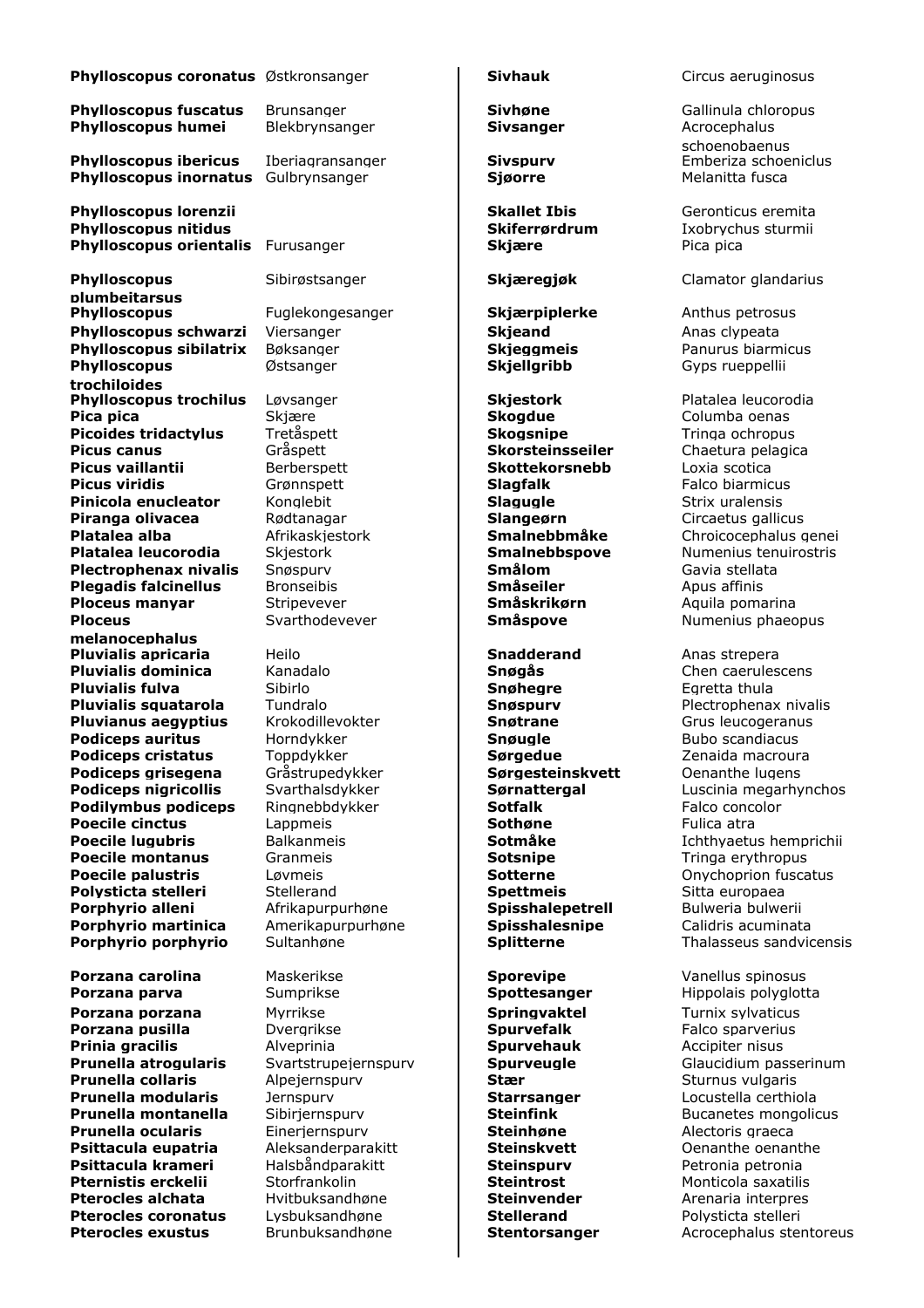# **Pterocles lichtensteinii** Stripesandhøne **Steppebrakksvale** Glareola nordmanni

**Pterocles senegallus** Prikksandhøne **Steppehøne** Syrrhaptes paradoxus

**Pterodroma madeira** Madeirapetrell **Steppeørn** Aquila nipalensis **Ptyonoprogne fuligula** Ravinesvale **Steppesanger** Sylvia mystacea **Ptyonoprogne rupestris** Klippesvale **Steppetrappe** Chlamydotis macqueenii

**Puffinus baroli Makaronesialire Steppevipe** Vanellus gregarius **Vanellus** Gregarius **Puffinus gravis** Storlire **Stillits** Carduelis carduelis **Puffinus griseus** Grålire **Stivhaleand** Oxyura jamaicensis **Puffinus mauretanicus** Balearlire **Stjertand Stjertand** Anas acuta **Puffinus puffinus** Havlire **Stjertmeis** Aegithalos caudatus **Puffinus yelkouan** Middelhavslire **Stokkand** Anas platyrhynchos **Pycnonotus barbatus** Hagebylbyl **Storfrankolin** Pternistis erckelii **Pycnonotus leucotis** Hvitørebylbyl **Storfugl Storfugl** Tetrao urogallus **Pycnonotus xanthopygos Pyrrhocorax graculus** Alpekaie **Stork** Stork Ciconia ciconia **Pyrrhocorax pyrrhocorax Pyrrhula pyrrhula** Dompap **Storlom Storlom** Gavia arctica **Rallus aquaticus** Vannrikse **Stormsvale Stormsvale** Oceanodroma leucorhoa

**Ramphocoris clotbey** Tykknebblerke **Storskarv** Phalacrocorax carbo **Recurvirostra avosetta** Avosett **Storskrikørn** Aquila clanga

**Regulus ignicapilla** Rødtoppfuglekonge **Storspove** Numenius arquata **Regulus madeirensis Stortrappe** Otis tarda **Regulus regulus** Fuglekonge **Fuglekonge Strandhegre** Egretta gularis **Remiz pendulinus** Pungmeis **Remiz pendulinus** Pungmeis **Remiz Extending Political Strandsnipe** Actitis hypoleucos **Rhodopechys sanguineus Rhodospiza obsoleta** Svartnebbfink **Stripesandhøne** Pterocles lichtensteinii **Rhodostethia rosea** Rosenmåke **Stripesanger** Locustella lanceolata **Riparia paludicola** Brunstrupesandsvale **Construct Extripevever** Ploceus manyar **Riparia riparia** Sandsvale **Sandsvale Stryparula Stryparula** Parula americana

**Pterocles orientalis** Svartbuksandhøne **Steppehauk** Circus macrourus

**Rostratula benghalensis** Riksesnipe **Styltesnipe Styltesnipe** Calidris himantopus

**Saxicola caprata** Svartskvett **Sultanhøne** Porphyrio porphyrio

**Serinus serinus** Gulirisk **Sulitzer Millet Svartglente Serinus syriacus** Syriairisk **Syriangle Syrianus Syrianus Syrianus Syrianus Syrianus Syrianus Syrianus Syrianus Syrianus Syrianus Syrianus Syrianus Syrianus Syrianus Syrianus Syrianus Syrianus Syrianus Syrianus Syrianus S Setophaga ruticilla** Rødstjertparula **Svarthalsdykker** Podiceps nigricollis **Sitta europaea** Spettmeis **Svarthetteparula** Dendroica striata **Sitta krueperi** Tyrkerspettmeis **Syarthodenonne** Lonchura malacca

**Serinus canaria** Kanariirisk (Domestisert: Kanarifugl)

Rosenvingefink **Stripegås** Anser indicus

**Saxicola dacotiae** Kanariskvett **Sultansanger** Sylvia crassirostris **Saxicola maurus** Asiasvartstrupe **Sumererskriketrost** Turdoides altirostris **Saxicola rubetra** Buskskvett **Sumprikse Porzana parva Saxicola rubicola** Svartstrupe **Sumpsanger** Locustella luscinioides **Saxicola torquatus** Afrikasvartstrupe **Sumpvipe** Vanellus leucurus **Scolopax rusticola** Rugde **Rugge Research Research Svartand** Melanitta nigra **Scotocerca inquieta** Krattsanger **Svartbak** Larus marinus

**Svartbuksandhøne** Pterocles orientalis

# **Serinus pusillus** Rødpanneirisk **Svartehavsmåke** Ichthyaetus

**Sitta whiteheadi** Korsikaspettmeis **Svarthvit Fluesnapper** Ficedula hypoleuca

**Pterodroma feae** Kappverdepetrell **Steppemåke** Ichthyaetus ichthyaetus

Araberbylbyl **Storjo** Stercorarius skua

Alpekråke **Storlire Puffinus gravis** 

**Rissa tridactyla** Krykkje **Stylteløper** Himantopus himantopus **Krykkje Stylteløper** Himantopus himantopus

**Seiurus aurocapilla** Ovnparula **Svartbrynalbatross** Thalassarche melanophris

melanocephalus<br>Milyus migrans **Sitta ledanti** Kabylspettmeis **Svarthodesanger** Sylvia melanocephala **Sitta neumayer** Klippespettmeis **Sitta neumayer** Klippespettmeis **Sitta Syarthodespurv** Emberiza melanocephala

**Sitta tephronota** Ravinespettmeis **Svarthodevever** Ploceus melanocephalus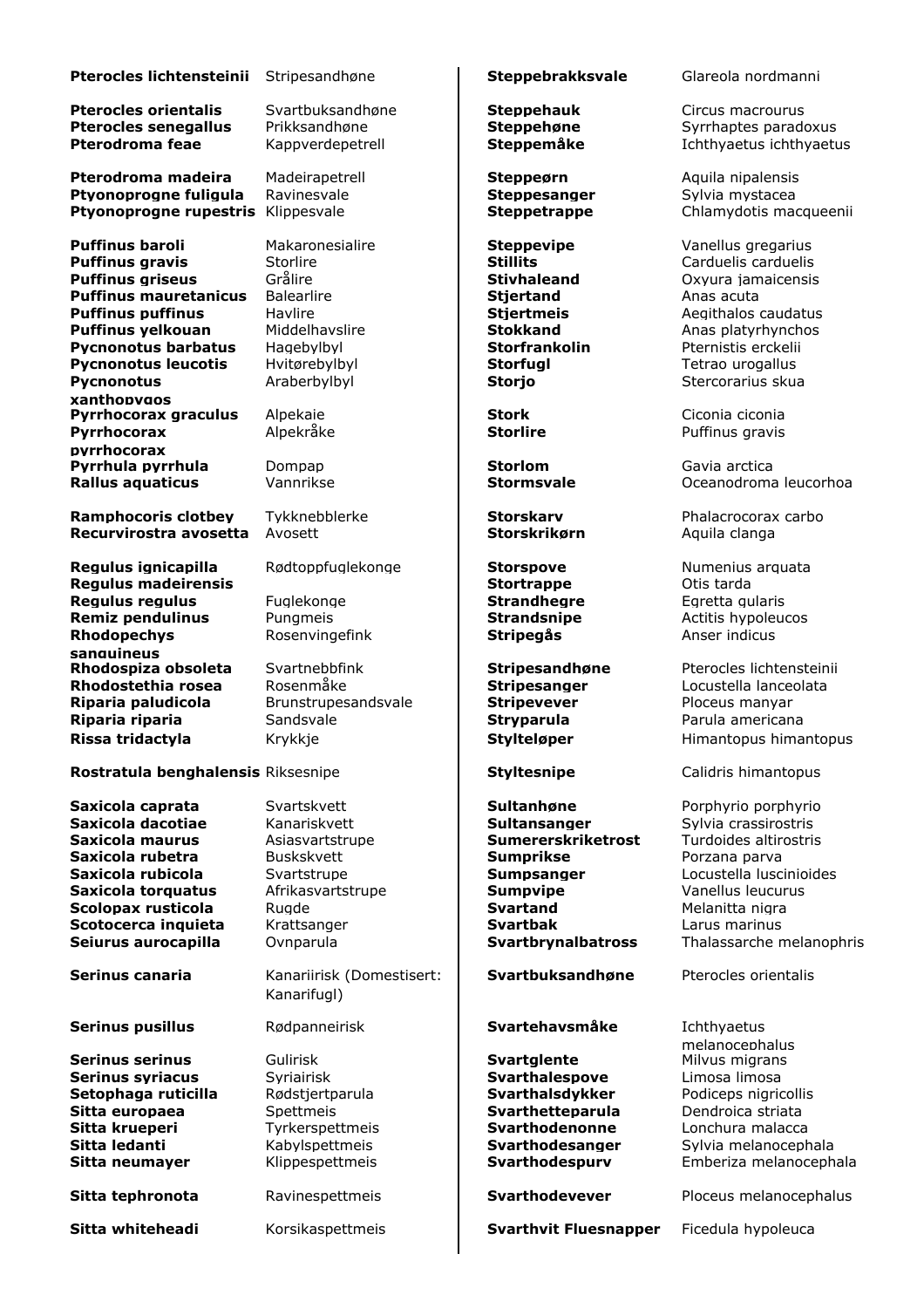| Somateria fischeri<br>Somateria mollissima<br>Somateria spectabilis<br>Sphyrapicus varius<br>Spilopelia senegalensis                                                                                                                                                                                                                                                                                                   | <b>Brilleærfugl</b><br>Ærfual<br>Praktærfugl<br>Kanadaseviespett<br>Palmedue                                                                                                                                                                                                                              | Svartkråke<br><b>Svartkrattskvett</b><br>Svartkronelerke<br><b>Svartkronesiagra</b><br><b>Svartlerke</b>                                                                                                                                                                                                                                                                                            | Corvus corone<br>Cercotrichas podobe<br>Eremopterix nigriceps<br>Tchagra senegalus<br>Melanocorypha<br>veltoniensis                                                                                                                                                                                                                                                                                                             |
|------------------------------------------------------------------------------------------------------------------------------------------------------------------------------------------------------------------------------------------------------------------------------------------------------------------------------------------------------------------------------------------------------------------------|-----------------------------------------------------------------------------------------------------------------------------------------------------------------------------------------------------------------------------------------------------------------------------------------------------------|-----------------------------------------------------------------------------------------------------------------------------------------------------------------------------------------------------------------------------------------------------------------------------------------------------------------------------------------------------------------------------------------------------|---------------------------------------------------------------------------------------------------------------------------------------------------------------------------------------------------------------------------------------------------------------------------------------------------------------------------------------------------------------------------------------------------------------------------------|
| <b>Stercorarius</b><br><b>longicaudus</b>                                                                                                                                                                                                                                                                                                                                                                              | Fjelljo                                                                                                                                                                                                                                                                                                   | <b>Svartmeis</b>                                                                                                                                                                                                                                                                                                                                                                                    | Periparus ater                                                                                                                                                                                                                                                                                                                                                                                                                  |
| Stercorarius parasiticus Tyvjo                                                                                                                                                                                                                                                                                                                                                                                         |                                                                                                                                                                                                                                                                                                           | <b>Svartnebbfink</b>                                                                                                                                                                                                                                                                                                                                                                                | Rhodospiza obsoleta                                                                                                                                                                                                                                                                                                                                                                                                             |
| Stercorarius pomarinus Polarjo                                                                                                                                                                                                                                                                                                                                                                                         |                                                                                                                                                                                                                                                                                                           | Svartnebbgjøk                                                                                                                                                                                                                                                                                                                                                                                       | Coccyzus erythropthalmus                                                                                                                                                                                                                                                                                                                                                                                                        |
| <b>Stercorarius skua</b><br>Sterna dougallii<br>Sterna forsteri<br>Sterna hirundo<br>Sterna paradisaea<br>Sterna repressa<br><b>Sternula albifrons</b><br>Streptopelia decaocto                                                                                                                                                                                                                                        | Storjo<br>Rosenterne<br>Prærieterne<br>Makrellterne<br>Rødnebbterne<br>Hvitkinnterne<br>Dvergterne<br>Tyrkerdue                                                                                                                                                                                           | Svartrødstjert<br>Svartryggerle<br><b>Svartskvett</b><br><b>Svartspett</b><br>Svartsteinskvett<br><b>Svartstjert</b><br><b>Svartstork</b><br><b>Svartstrupe</b>                                                                                                                                                                                                                                     | Phoenicurus ochruros<br>Motacilla yarrellii<br>Saxicola caprata<br>Dryocopus martius<br>Oenanthe leucura<br>Oenanthe melanura<br>Ciconia nigra<br>Saxicola rubicola                                                                                                                                                                                                                                                             |
| Streptopelia orientalis<br>Streptopelia risoria                                                                                                                                                                                                                                                                                                                                                                        | Mongolturteldue<br>Saheldue (Domestisert:<br>Latterdue)                                                                                                                                                                                                                                                   | Svartstrupejernspurv<br>Svartstrupesanger                                                                                                                                                                                                                                                                                                                                                           | Prunella atrogularis<br>Sylvia ruppeli                                                                                                                                                                                                                                                                                                                                                                                          |
| Streptopelia turtur                                                                                                                                                                                                                                                                                                                                                                                                    | Turteldue                                                                                                                                                                                                                                                                                                 | Svartstrupesteinskvett Oenanthe pleschanka                                                                                                                                                                                                                                                                                                                                                          |                                                                                                                                                                                                                                                                                                                                                                                                                                 |
| <b>Strix aluco</b><br><b>Strix butleri</b><br>Strix nebulosa<br><b>Strix uralensis</b><br><b>Sturnus unicolor</b><br><b>Sturnus vulgaris</b><br>Sula leucogaster<br>Surnia ulula<br>Sylvia atricapilla<br>Sylvia balearica<br>Sylvia borin<br>Sylvia cantillans<br>Sylvia communis<br>Sylvia conspicillata<br>Sylvia crassirostris                                                                                     | Kattugle<br>Klippeugle<br>Lappugle<br>Slagugle<br>Middelhavsstær<br>Stær<br>Rødfotsule<br>Haukugle<br>Munk<br>Balearsanger<br>Hagesanger<br>Rødstrupesanger<br>Tornsanger<br>Maskesanger<br>Sultansanger                                                                                                  | Svartstrupetrost<br><b>Svartsvane</b><br><b>Svartterne</b><br><b>Svarttrost</b><br>Svartvingeglente<br>Svartvingespove<br>Svømmesnipe<br><b>Syriairisk</b><br><b>Syriaspett</b><br><b>Taffeland</b><br><b>Taigafluesnapper</b><br>Taigagjøk<br><b>Taigatrost</b><br><b>Taksvale</b><br>Tamarisksanger                                                                                               | Turdus atrogularis<br>Cygnus atratus<br>Chlidonias niger<br>Turdus merula<br>Elanus caeruleus<br>Limosa haemastica<br>Phalaropus lobatus<br>Serinus syriacus<br>Dendrocopos syriacus<br>Aythya ferina<br>Ficedula albicilla<br>Cuculus optatus<br>Turdus ruficollis<br>Delichon urbicum<br>Acrocephalus                                                                                                                         |
| Sylvia curruca<br>Sylvia deserti<br>Sylvia deserticola<br>Sylvia hortensis<br>Sylvia leucomelaena<br>Sylvia melanocephala<br>Sylvia melanothorax<br>Sylvia mystacea<br>Sylvia nana<br>Sylvia nisoria<br>Sylvia ruppeli<br>Sylvia sarda<br>Sylvia undata<br>Syrmaticus reevesii<br>Syrrhaptes paradoxus<br><b>Tachybaptus ruficollis</b><br>Tachymarptis melba<br>Tadorna cana<br>Tadorna ferruginea<br>Tadorna tadorna | Møller<br>Saharasanger<br>Atlassanger<br>Mestersanger<br>Rødehavssanger<br>Svarthodesanger<br>Kyprossanger<br>Steppesanger<br>Ørkensanger<br>Hauksanger<br>Svartstrupesanger<br>Sardiniasanger<br>Vinsanger<br>Kongefasan<br>Steppehøne<br>Dvergdykker<br>Alpeseiler<br>Kapprustand<br>Rustand<br>Gravand | Tamariskspurv<br>Tårnfalk<br>Tårnseiler<br><b>Tårnugle</b><br><b>Tartarfalk</b><br><b>Tartarpiplerke</b><br><b>Tartarsanger</b><br><b>Teist</b><br><b>Temmincksnipe</b><br><b>Tereksnipe</b><br><b>Terneisfugl</b><br><b>Tigerastrild</b><br><b>Tjeld</b><br><b>Tobeltelo</b><br><b>Toppand</b><br><b>Toppdykker</b><br><b>Topphegre</b><br><b>Topplerke</b><br><b>Toppmeis</b><br><b>Toppskarv</b> | melanopogon<br>Passer moabiticus<br>Falco tinnunculus<br>Apus apus<br>Tyto alba<br>Falco cherrug<br>Anthus richardi<br>Iduna caligata<br>Cepphus grylle<br>Calidris temminckii<br>Xenus cinereus<br>Ceryle rudis<br>Amandava amandava<br>Haematopus ostralegus<br>Charadrius vociferus<br>Aythya fuligula<br>Podiceps cristatus<br>Ardeola ralloides<br>Galerida cristata<br>Lophophanes cristatus<br>Phalacrocorax aristotelis |
| <b>Tarsiger cyanurus</b><br><b>Tchagra senegalus</b><br><b>Terathopius ecaudatus</b><br><b>Tetrao urogallus</b>                                                                                                                                                                                                                                                                                                        | Blåstjert<br>Svartkronesjagra<br>Gjøglerørn<br>Storfugl                                                                                                                                                                                                                                                   | <b>Tornirisk</b><br><b>Tornsanger</b><br><b>Tornskate</b><br>Tøyleterne                                                                                                                                                                                                                                                                                                                             | Carduelis cannabina<br>Sylvia communis<br>Lanius collurio<br>Onychoprion anaethetus                                                                                                                                                                                                                                                                                                                                             |
| <b>Tetraogallus caspius</b>                                                                                                                                                                                                                                                                                                                                                                                            | Kurdistanhøne                                                                                                                                                                                                                                                                                             | <b>Trane</b>                                                                                                                                                                                                                                                                                                                                                                                        | Grus grus                                                                                                                                                                                                                                                                                                                                                                                                                       |